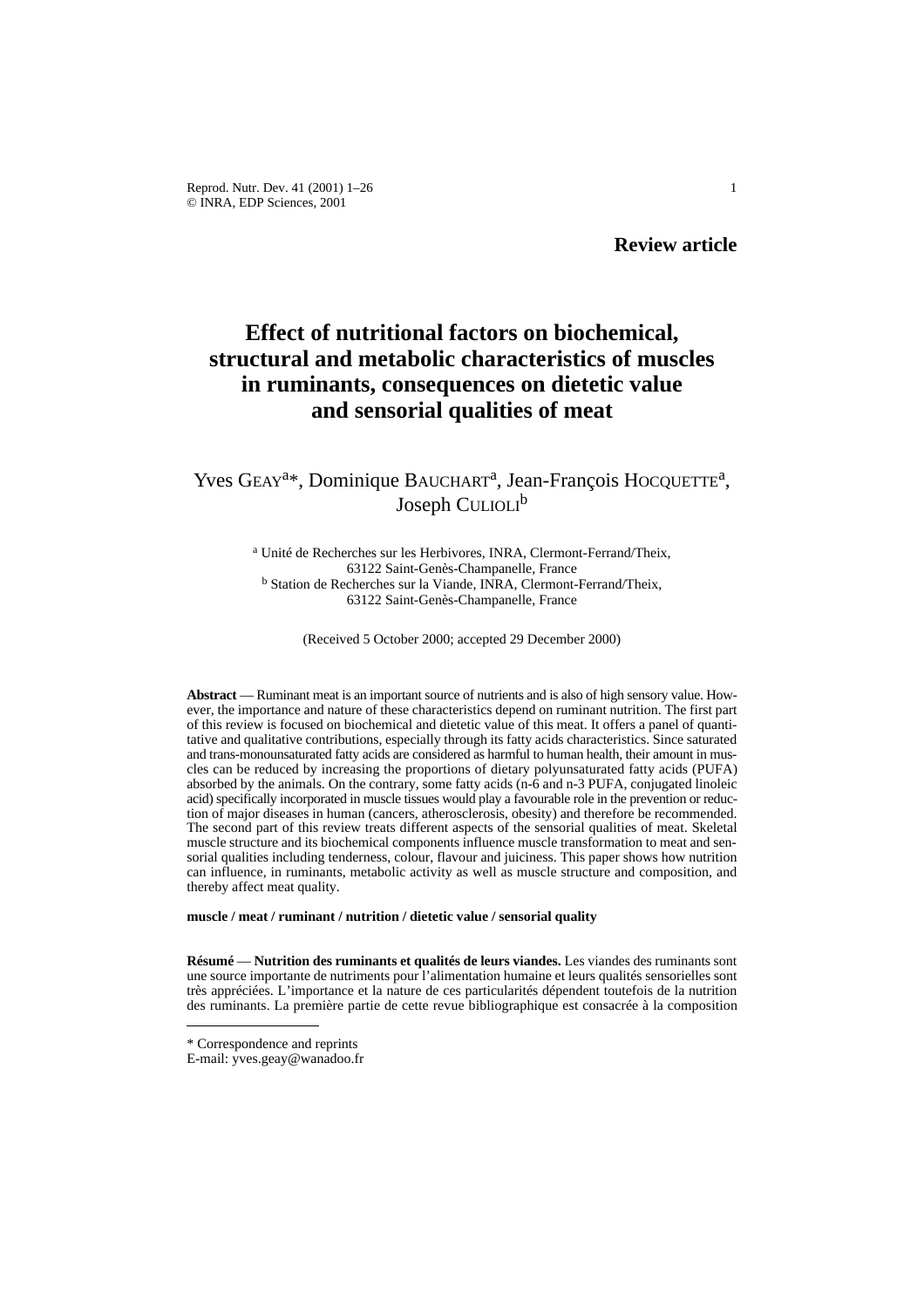chimique et à la valeur diététique de ces viandes. Celles-ci offrent un éventail d'apports quantitatifs et qualitatifs, notamment sous forme d'acides gras. Si les acides gras saturés et monoinsaturés trans sont à proscrire pour le consommateur, il est toutefois possible de réduire leur teneur dans la viande en augmentant la proportion des acides gras polyinsaturés (AGPI) absorbés par les ruminants. En revanche d'autres acides gras (AGPI n-6 et n-3, acide linoléique conjugué) incorporés spécifiquement dans les muscles pourraient jouer un rôle très favorable sur la santé humaine comme agents préventifs ou curatifs de pathologies majeures chez l'homme (cancers, athérosclérose, obésité) et être ainsi recommandés. La seconde partie de cette revue est centrée sur l'analyse des qualités organoleptiques des viandes. La structure du muscle squelettique et ses composants biochimiques influent sur la transformation du muscle en viande et conditionnent ainsi les qualités sensorielles de cette dernière : tendreté, couleur, flaveur et jutosité. L'article montre comment la nutrition du ruminant, influençant l'activité métabolique, la structure et la composition des muscles, va donc affecter ces qualités sensorielles.

**muscle / viande / nutrition des ruminants / qualité sensorielle / qualité diététique**

#### **1. INTRODUCTION**

With 31 kg carcass equivalent (CE) per person and per year in 1998 [103], the consumption of meat from ruminants (5 kg (CE) for sheep and goat meat and 26 kg (CE) for beef) represents less than one third of total meat consumption in France. Beef meat consumption was the highest at the beginning of the 1980s (33 kg per person and per year) but, unlike sheep meat consumption, has been decreasing by 1.5–2% per year. This decrease has also been observed in Europe and the USA. It is explained, at least in part, by the severe competition with white meats, the price of which is relatively low. However, it is also explained by consumers behaviour. They are concerned by health factors, due largely to statements from the medical profession that beef meat may contain too much saturated fat (SFA) and transmonounsaturated (MUFA) fatty acids, which can be major risks for the development of coronary heart disease.

The decrease in meat consumption is also due to media events (boycotts of veal meat, illicit trading and use of hormones, "mad cow" crisis…) and to the recent economic transformations (industrialisation, intensification of agriculture and urbanisation) which have all increased the distance between producers and consumers and have created a new type of consumer less

informed of product definition, quality, and origin. These difficulties increase the dissatisfaction of the consumer, which is especially true in the case of red bovine and ovine meat.

Quality is therefore now an important social and economic challenge which is amplified by the saturation of food markets due to the high efficiency of modern agriculture. This is the reason why food quality was put at the top of the research agenda many years ago all over the world, and especially in France by INRA. The ultimate objectives of this research is to control the biological characteristics of muscles, intramuscular fat and carcass adipose tissues, which determine dietetic and organoleptic meat quality traits. These tissue characteristics depend on many breeding factors including nutrition, the physiological state and genetic type of the animal, as well as on rearing systems (grass-fed or grain-fed animals, grazing system or feed lot).

The aim of this review is to analyse the various nutritional possibilities that control muscle characteristics in ruminants. Success will require the production of consistent and predictable high quality meat to ensure consumer satisfaction. This means high quality organoleptic traits and also the presence within meat of healthy and easily assimilated nutrients for both young and old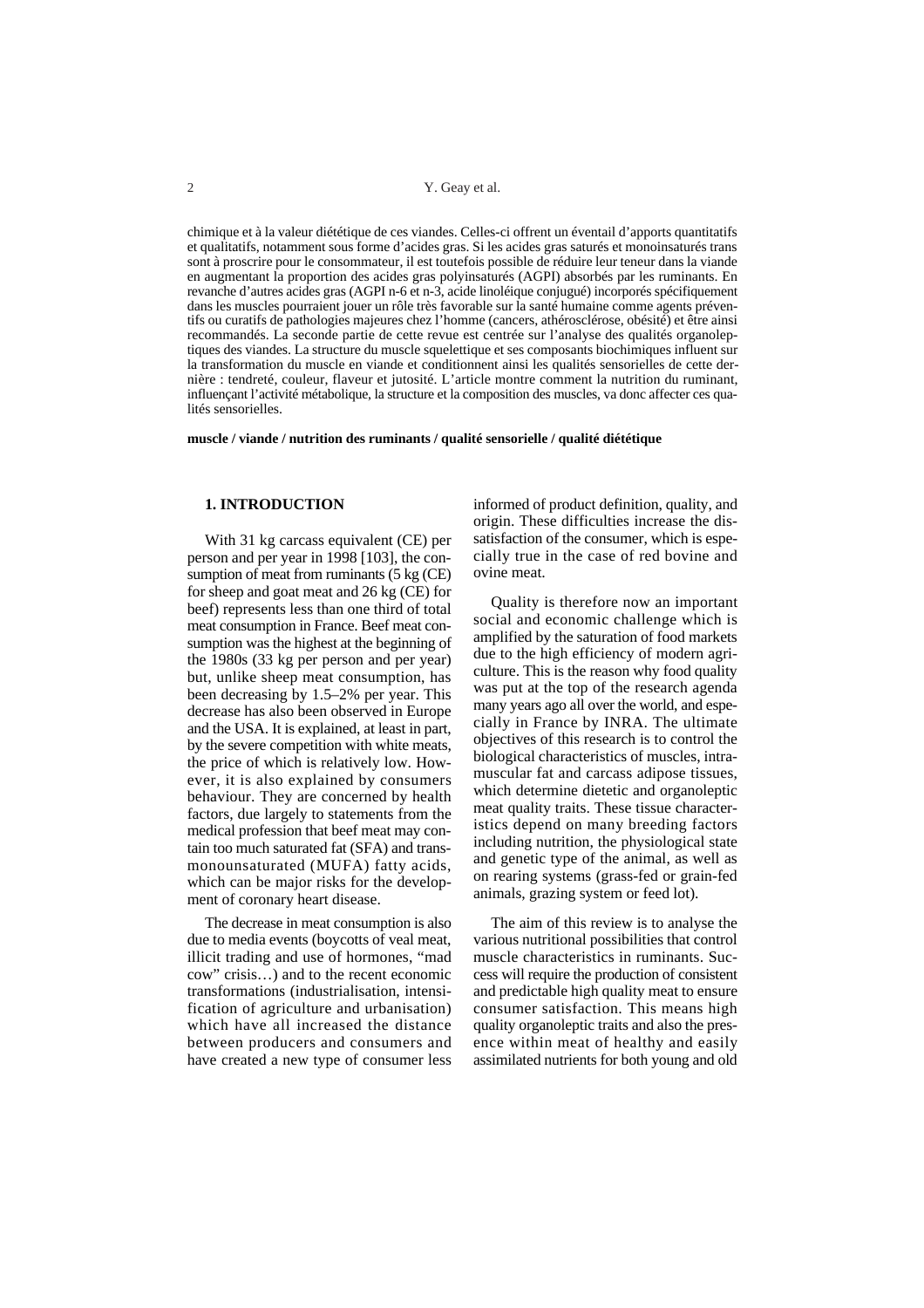people. The first part of this review will focus on the biochemical composition, nutritional value and sanitary traits of ruminant meats. The second part will focus on the structural and metabolic characteristics of muscles, which determine meat organoleptic quality in ruminants. In these two parts we will describe the possibilities of controlling the organoleptic and dietetic quality of meat by nutritional means.

## **2. BIOCHEMICAL COMPOSITION AND DIETETIC VALUE OF RUMINANT MEATS**

#### **2.1. Biochemical composition**

Meat represents, above all, an important source of proteins (17 to 22% fresh tissue), rich in essential amino acids (55.2 g for 16 g N) [27]. These proteins, slightly deficient in sulfur amino acids, are rich in lysine (9.1 g for 16 g N).

Meat from ruminant animals, especially from bovines, is also an important source of heminic iron (about 2 to 5 mg $\cdot$ 100 mg<sup>-1</sup> fresh tissue according to the type of muscle, which is respectively 3 to 4 times higher than that in meat from pork and chicken) (Tab. I), which is 5 to 6 times more absorbed

than the non-heminic iron from plants. Zinc is also abundant in bovine meat (3 to 11 mg $\cdot$ 100 g<sup>-1</sup> according to cuts) [14]. Finally, meat from ruminant animals is an important source of vitamins of the B group: B1, B2, B6, B12 and niacin [29] especially vitamins B6 (0.3 to 0.4 mg $\cdot$ 100 mg<sup>-1</sup> in the bovine; 0.15 to 0.25 mg $\cdot$ 100 g<sup>-1</sup> in the lamb) and B12 (1.5 to 2.5 mg $\cdot$ 100 g<sup>-1</sup>) virtually absent in plants but synthesised by microorganisms of the digestive tract of ruminants (Tab. II).

Although the chemical composition of muscles is relatively constant (about 75% of water, 19 to 25% of proteins, and 1–2% of minerals and carbohydrates), the chemical composition of meats is highly variable, especially for lipids. Indeed, their lipid content (in comparison with that in cooked products) depends on the choice of the butchery pieces which have relative proportions of intermuscular and subcutaneous adipose tissues incorporated in the cuts [14]. For example, the proportion of lipids varies from 2.5% (veal escalope) to 17.3% (grilled lamb cutlet) with intermediary values of 3.6% (grilled rumpsteak or boiled shin with vegetables) and 11.8% (grilled steak cut from the ribs) (Tab. II). However, in order to express these values according to

**Table I.** Comparison of cooked meats composition from beef, pork and chicken (from Favier et al. [29]).

|                                           | <b>Beef</b><br>(faux filet roasted) | Porc<br>(filet roasted) | Chicken<br>(meat and skin roasted) |
|-------------------------------------------|-------------------------------------|-------------------------|------------------------------------|
| Energy (kJ $\cdot$ 100 g <sup>-1</sup> )  | 700                                 | 667                     | 678                                |
| Proteins $(g \cdot 100 \text{ g}^{-1})$   | 28.1                                | 28.8                    | 56.4                               |
| Lipids $(g.100 g^{-1})$                   | 6.0                                 | 4.8                     | 6.2                                |
| Cholesterol $(g.100 g^{-1})$              | 0.06                                | 0.07                    | 0.09                               |
| Fatty acids saturated/unsaturated         | 0.86                                | 0.61                    | 0.43                               |
| Iron (mg·100 g <sup>-1</sup> )            | 3.0                                 | 1.5                     | 1.3                                |
| Niacin (mg·100 $g^{-1}$ )                 | 4.5                                 | 4.7                     | 7.7                                |
| Vit. E (mg·100 $g^{-1}$ )                 | 0.3                                 | 0.1                     | 0.2                                |
| Vit. B6 (mg·100 $g^{-1}$ )                | 0.4                                 | 0.4                     | 0.4                                |
| Vit. B12 (mg·100 $g^{-1}$ )               | 2.0                                 | 0.6                     | 0.3                                |
| Folates (mg $\cdot$ 100 g <sup>-1</sup> ) | 15.0                                | 6.0                     | 8.0                                |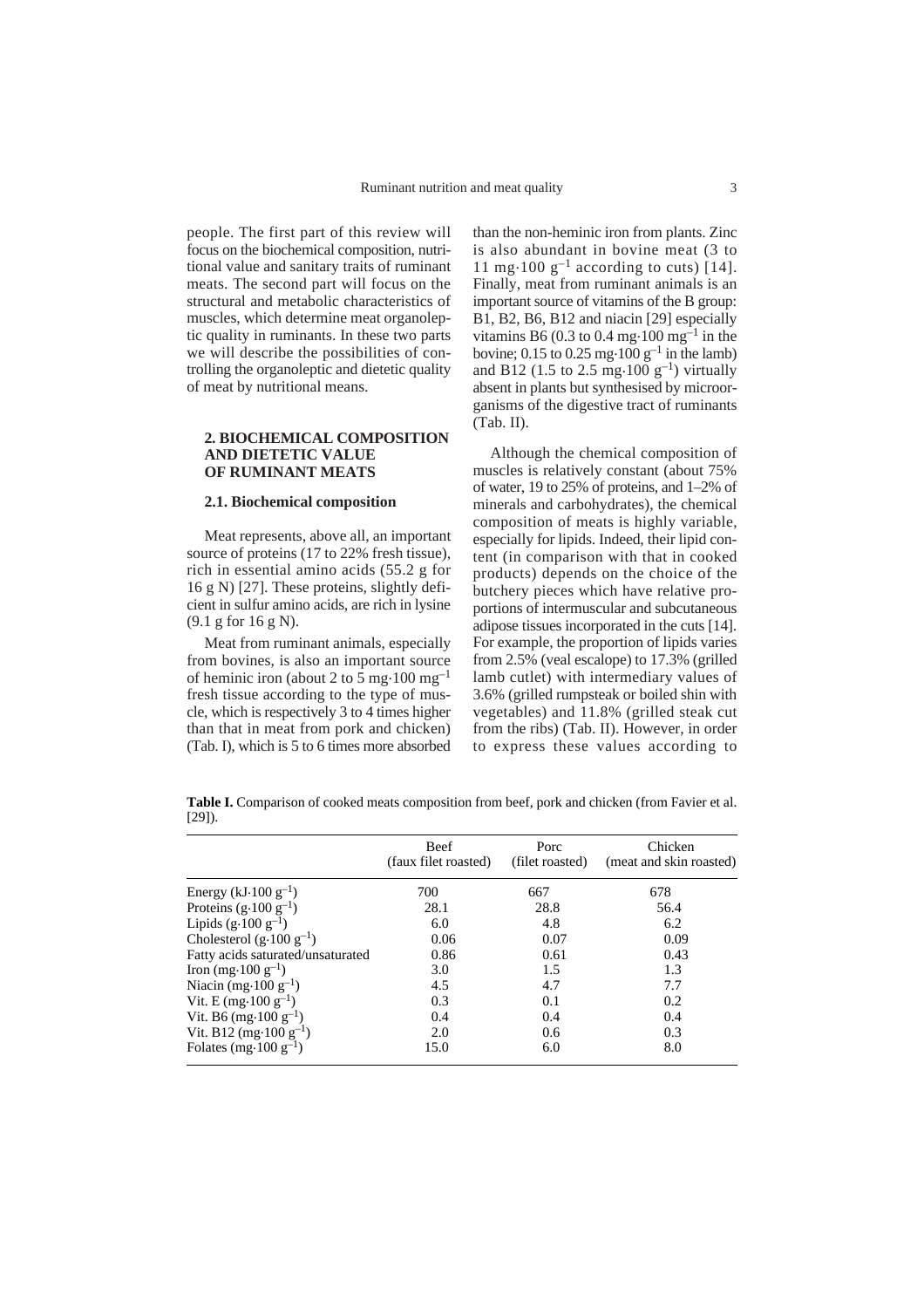nutritional needs, it is important that the contribution of bovine meat to total intake of lipids by the consumer does not exceed 5% [19]. In addition, bovine meat is also characterised by a high ratio of proteins to lipids which can reach, according to the cooked cut, values between 12 and 2. These values are much higher than in other foods, still rich in proteins, such as eggs (1.20), cheese (cantal: 0.75) and some fatty fishes (mackerel: 0.80).

In general, the amount and the nature of lipids stored in muscle mainly depends on feed conditions, and on digestion, intestinal absorption, hepatic metabolism and lipid transport systems to muscle. In the weaned ruminant, a high proportion of dietary unsaturated fatty acids (FA) is hydrogenated in the rumen, leading to intramuscular FA that are far less unsaturated in bovines and ovines than those in pigs and poultry (Tab. I) [43].

Consequently, muscle FA in bovine and lamb are composed of 50% saturated FA (SFA) and 50% unsaturated FA, the most abundant FA being oleic acid [14]. If external adipose tissues of ruminants are effectively rich in SFA, the intramuscular adipose tissue contains a significant proportion of polyunsaturated FA (PUFA), especially in lean animals [19] (Tab. II). Indeed, phospholipids in muscle membranes (0.5 to 1% of muscle weight) are very rich in PUFA (45–55%), whatever the animal species. On the contrary, intramuscular triglycerides contain only 2–3% PUFA in bovine but 7–15% in the pig and 20–25% in the chicken, especially in fatty animals [34].

#### **2.2. Meat lipids: dietetic aspects**

Previous observations have reported values for the ratio of PUFA to saturated FA

|                                   |     | Beef |      |     | Lamb    |  |
|-----------------------------------|-----|------|------|-----|---------|--|
|                                   |     | H    | Ш    | IV  | IV      |  |
| Energy (kg)                       | 485 | 625  | 849  | 727 | 1 0 4 2 |  |
| Proteins (g)                      | 21  | 23   | 24   | 23  | 23      |  |
| Lipids $(g)$                      | 3.6 | 6.4  | 11.8 | 8.9 | 17.3    |  |
| Cholesterol (mg)                  | 35  | 33   | 45   | 70  | 90      |  |
| Fatty acids: composition $(\%)^a$ |     |      |      |     |         |  |
| Saturated                         | 44  | 49   | 50   | 50  | 48      |  |
| Monounsaturated                   | 40  | 44   | 41   | 38  | 41      |  |
| Polyunsaturated                   | 9   | 3    | 5    | 10  | 10      |  |
| $\Gamma$ Iron $(mg)$              | 2.9 | 1.9  | 2.6  | 2.0 | 5.3     |  |

Zinc (mg)  $4.2$   $3.3$   $5.4$   $2.9$   $2.5$ 

B1 (mg) 0.10 0.04 0.09 0.13 0.10 PP (mg) 7.30 5.90 6.20 7.20 7.60 B5 (mg) 1.47 0.34 1.37 0.83 0.70 B6 (mg) 0.56 0.29 0.42 0.34 0.36 B12 (µg) 1.50 0.54 1.40 1.60 1.70 E (mg) 0.44 0.20 0.58 0.18 0.11

**Table II.** Nutritional values (per 100 g of cooked meat) of various types of ruminant meats (from C.I.V.  $[14]$ ).

<sup>a</sup> Per 100 g of raw meat.

Vitamins

I: Grilled rumpsteak; II: roasted faux filet; III: grilled steak cut from the ribs; IV: roasted leg; V: grilled rib cut.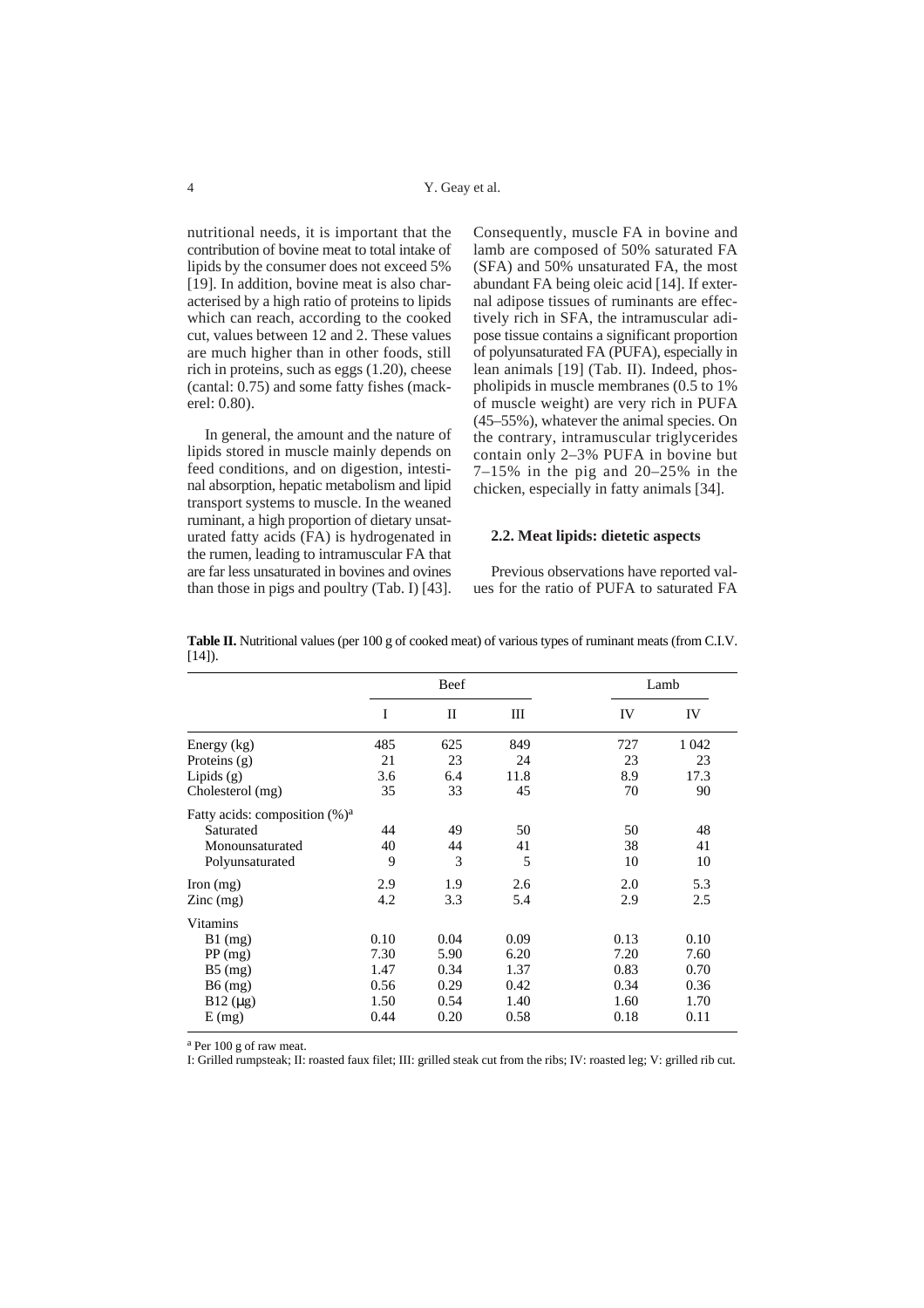of lipids from bovine or lamb meats between 0.11 and 0.15, which are lower than the recommended values for man (0.45) [122].

PUFA of the n-3 family (C18:3n-3 and its derivates) and of the n-6 family (C18:2n-6 and its derivates) are synthesised only by plants. No metabolic conversion between n-3 PUFA and n-6 PUFA is possible. These fatty acids have to be provided by the diet. Linoleic acid (C18:2n-6) is essential for growth and reproduction. Linolenic acid (C18:3n-3) is essential for brain and retina functions. Moreover, n-3 PUFA exert a positive influence in the prevention of cardiovascular diseases [18]. A too high value of the ratio of n-6 PUFA to n-3 PUFA is associated to an increased risk of atherosclerosis or coronary diseases. Generally, the recommended average value for the ratio of n-6 PUFA to n-3 PUFA for human nutrition is 2 [85]. In this aspect, ruminant meat (bovine, ovine) is superior to pork, since its values for the ratio of n-6 PUFA to n-3 PUFA are comprised between 1 to 2 versus 7 for pork [123]. This is due to the fact that linolenic acid, (C18:3n-3) abundant in fresh forrages  $($  > 50% total fatty acids) [4], is stored in significant amounts in ruminant tissues [24]. Although an important

proportion of linolenic acid is converted to its saturated counterpart (C18:0) by ruminant biohydrogenation, small but significant amounts escape ruminant metabolism [4, 6] and are subsequently absorbed by the small intestine [122]. Therefore, it is possible to induce a modification of the fatty acid composition of tissue lipids by feeding treatment, as we will describe in the next chapter.

Rumen bacteria can produce specifically conjugated linoleic acid (CLA). These fatty acids are generated by trans-isomerisation reactions catalysed by bacterial enzymes during the biohydrogenation processes of plant linoleic (C18:2n-6) and linolenic (C18:3n-3) acids (Fig. 1). Although these fatty acids are minor in lipids (Tab. III) of milk products (5.5 mg $\cdot$ g<sup>-1</sup> total lipids) and meat (2.9 to 4.3 mg·g<sup>-1</sup> total lipids) from ruminants [16], they are subject to increasing interest owing to their important properties in the prevention or the therapeutic treatment of several cancers (breast, prostate, skin...). These properties have been demonstrated by using CLA mixtures in different rodents or in different normal or cancerous cell lines [50, 88]. In other respects, CLA have been shown to have protecting effects



**Figure 1.** Lipolysis and biohydrogenation of dietary fatty acids by bacteria of the rumen. MGDG: monoglycerides; DGDG: diglycerides; PL: phospholipids; TG: triglycerides.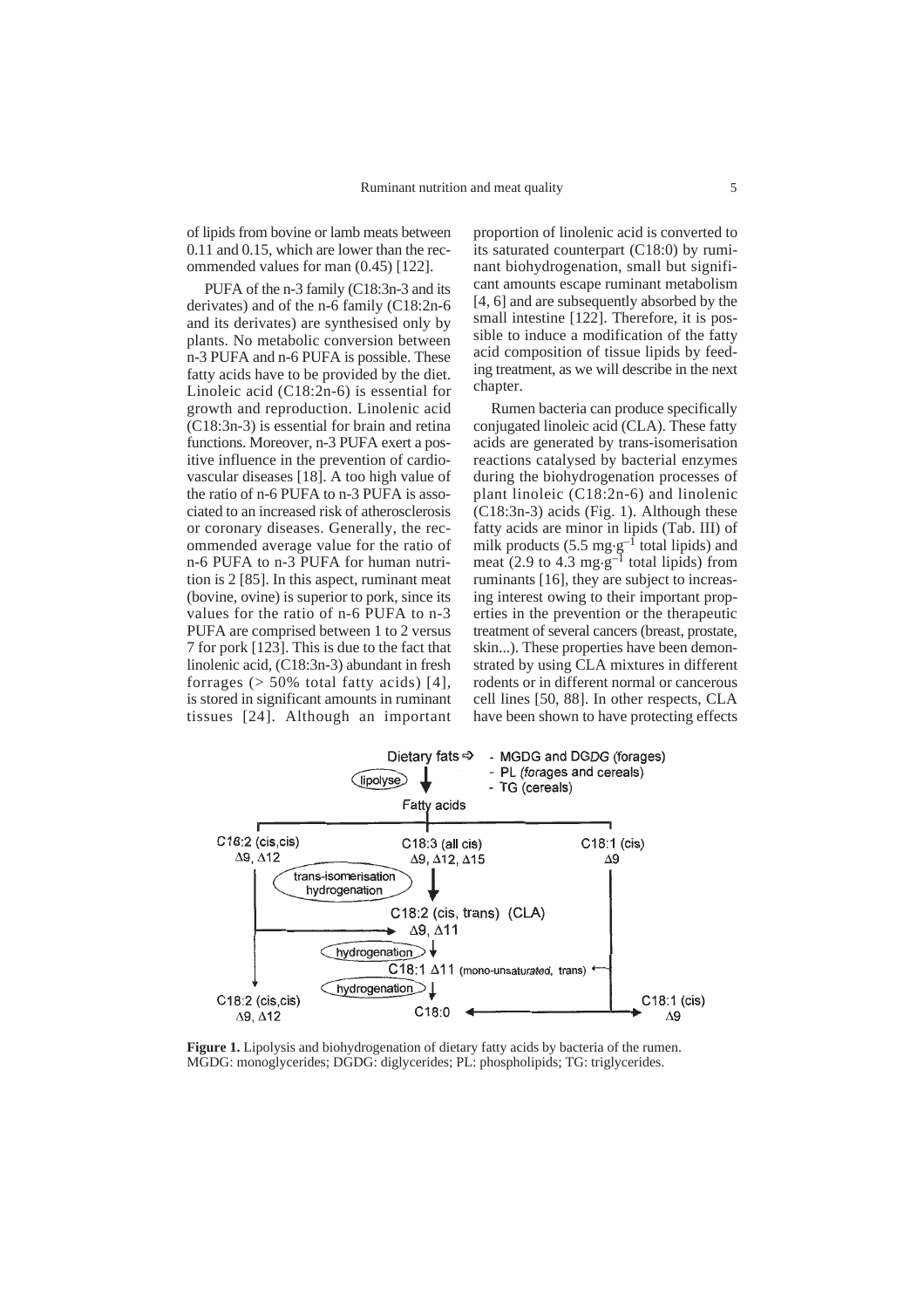**Table III.** CLA content in animal products (meats, milk) and vegetable oils (from Chin et al. [16]).

| Origin         | CLA.<br>$(mg·g-1$ lipids) | cis 9, trans 11<br>(% ) |  |
|----------------|---------------------------|-------------------------|--|
| Meat           |                           |                         |  |
| <b>Beef</b>    | $2.9 - 4.3$               | 79                      |  |
| Mutton         | 5.6                       | 92                      |  |
| Chicken        | 0.9                       | 84                      |  |
| Porc           | 0.6                       | 82                      |  |
| Salmon         | 0.3                       | ND                      |  |
| Milk           |                           |                         |  |
| Dairy cow      | 5.5                       | 92                      |  |
| Vegetable oils |                           |                         |  |
| Sunflower      | 0.4                       | 38                      |  |
| Olive          | 0.2                       | 47                      |  |

against cardiovascular diseases (hypolipemic effect in rabbits) and to reduce adiposity in rodents as well as in pigs [88]. A very recent study confirmed the properties of CLA to limiting the extent of body fat stores in man [113]. From a quantitative point of view, the principal types of CLA produced by rumen microorganisms are ∆9 cis-∆11 trans as well as  $\Delta$ 10 trans- $\Delta$ 12 cis [40] and  $\Delta$ 7 trans-∆9 cis [129] and to a lesser extent, their trans-trans isomers ∆9-∆11 and ∆10–∆12 [40]. The minor forms are represented by cis-trans isomers in positions 7–9, 8–10, 11–13, and 12–14 and by trans-trans isomers in positions 8-10 and 11–13 [40]. The detailed analysis of fatty acids in animal tissues additionally shows the presence of higher counterparts of CLA, but their therapeutic properties are still unknown.

Bacterial biohydrogenation of dietary PUFA in the rumen also leads to the production of trans isomers of oleic acid (C18:1n-9 cis). These fatty acids are not favourable for human health. Indeed, these fatty acids are considered to be aggravating factors of cardiovascular risks for the same reasons as their homologous fatty acids generated by the food industry (for production of margarines) by catalytic biohydrogenation of plant PUFA. Trans-isomers of oleic acid represent about 15% of the total isomers (cis plus trans) of oleic acid, which corresponds to 6% of total fatty acids in muscle lipids [8]. Daily uptake of trans-isomers of oleic acid has been estimated at 0.8–1.8 g per person in countries of the European Union [121].

Trans isomers of oleic acid are mainly represented in muscles of steers by trans vaccenic acid (C18:1-∆11 trans; 66% of total trans isomers of oleic acid) and to a lesser extent by trans isomers ∆13 (10%), trans ∆9 (8%), trans ∆12 (7%) trans ∆15 (4%) and trans ∆16 (5%) [8].

Finally, although meat contains significant amounts of cholesterol (50–100 mg $\cdot$ 100 g<sup>-1</sup>), it is less rich in cholesterol than offals and eggs (Tab. I). Moreover, it is important to state that in man more than half of the amount of cholesterol is synthesised in the liver and in the small intestine [27] and, therefore, food products provide less than half of the amount of cholesterol.

## **3. EFFECTS OF RUMINANT FEEDING ON THE NUTRITIONAL VALUE OF MEATS**

Ruminant meats, especially bovine meats, are criticised for the nutritional value of their lipids and saturated fatty acids which are considered to be too abundant. Therefore, we are devoting this chapter to the available means which limit the extent of these negative nutrients.

For example, fresh grass given to Holstein-Friesian steers out to pasture gives a higher proportion of n-3 PUFA in adipose tissues (×2.4 for C18:3n-3; ×1.3 for C18:4n-3; ×3.5 for C20:5n-3; ×1.8 for C22:5n-3) than a hayand cereal- based diet [82]. This preferential incorporation of linolenic acid (C18:3n-3) and its counterparts (C20:4n-3; C20:5n-3; C22:5n-3 and C22:6n-3, also important in human nutrition) has also been reported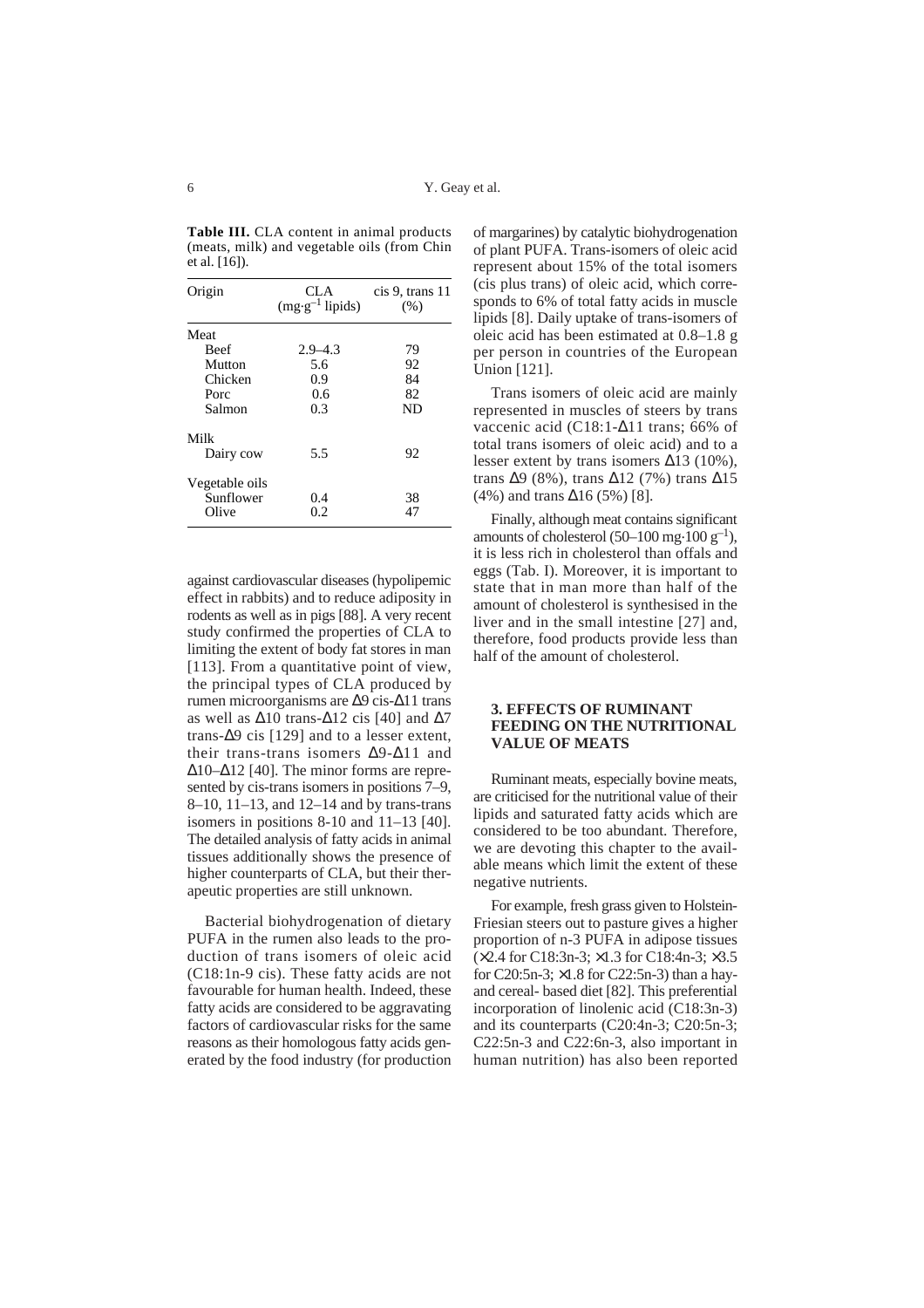by [23] in steers given a grass-based diet, compared to a cereal-based diet. This n-3 PUFA incorporation is parallel to that of C18:0 and to the detriment of C18:1 and, to a lesser extent, to that of C18:2n-6 [102]. Conversely, cereal-based diets lead to higher amounts of n-6 PUFA such as C18:2n-6 in fat stores of steers [23]. Neutral lipids (mainly triglycerides) of muscles mainly incorporate PUFA as C18:2n-6 and C18:3n-3. Polar lipids (phospholipids) are less selective and incorporate not only C18:2n-6 and C18:3n-3, but also their counterparts (C20:3; C20:4; C22:5) [56].

Addition of fish oil to the diet of steers composed of wheat straw (30%), corn seeds (30%), and lupin seeds (20%) leads to a preferential incorporation of long n-3 PUFA (C20:5 and C22:6) not sensible to rumen biohydrogenation. The use of the same fish oil previously protected against rumen degradation by coating with formaldehyde–treated casein favours the high incorporation of C20:5n-3 (15 vs. 2% of total FA) and C22:6n-3 (4 vs. 2%) into muscle phospholipids. However, it does not modify the proportion of these fatty acids in triglycerides of intramuscular or external adipose tissues [2]. Similar results have been obtained with fish meal enriched diets. These results showed that preferential incorporation of C20:5n-3 and of C22:6n-3 in lipids of *Longissimus thoracis* was to the detriment of n-6 PUFA, especially of C20:4n-6 [65].

In the same way, oleaginous seeds, rich in PUFA, added to the diet of steers, modify differently the FA composition of lipids in muscles and in adipose tissues. Thus, the addition of rapeseed (7, 14 or 24% of diet DM) to a cereal- and wheat straw-based diet reduces the level of C16:0 to the benefit of C18 FA [31]. However, intramuscular lipids contain more C18:1 and C18:2n-6 than lipids of adipose tissues. Addition of this kind of seed highly increases the concentration of vitamine E in body fat stores (from 4.5 to 14.9  $\mu$ g.g<sup>-1</sup> tissue). This antioxidant

contributes to the stability of FA against peroxidation (doubling of lag time in the induction of peroxidation) [31].

The addition of rumen protected fats induces a high modification of the FA composition of lipids in growing bovines. Thus, cotton or canola seeds, rich in C18:2n-6, protected by tanning proteins with formaldehyde, significantly increase the level of C18:2n-6 of neutral lipids in adipose tissues  $(\times 6$  with cotton seed;  $\times 2.5$  with canola seed), to the detriment of C18:1 (cotton seed) or C16:0 (canola seed). In the same way, C18:2n-6 is incorporated preferentially in muscle lipids, especially phospholipids of membranes rich in choline groups [104].

CLA production by ruminants is mainly regulated by the type of rations, more or less rich in n-3 and n-6 PUFA [24]. Thus, grass-based diets (rich in C18:3n-3), increase CLA production compared to hay-based diets. This production of CLA is higher with young grass in the spring than with old grass in the autumn [57]. In other respects, CLA production was markedly increased in animals fed rations containing oleaginous seeds (rich in  $C18:2n-6$  or  $C18:3n-3$ ) or their equivalent in vegetable oils not protected against rumen fermentation [57, 58]. Addition of fish oil in diets highly increases (×6) CLA production (mainly as C18:2 ∆9 cis- ∆11 trans) [15]. Many aspects of CLA production need to be specified more. They mainly concern the relationships existing between the source and concentration of PUFA, the chemical nature of neosynthesised CLA produced in the rumen, the liver, the adipose tissues or in the mammary gland and finally their partition between different tissues.

Increasing levels of food intake favours body fat deposition as well as intramuscular lipids [36]. However, when food intake is increased after a period of food restriction, this leads to a compensating growth. This can significantly reduce intramuscular lipids with a concomitant increase in external adipose tissues as noted in Belgian Blue bulls,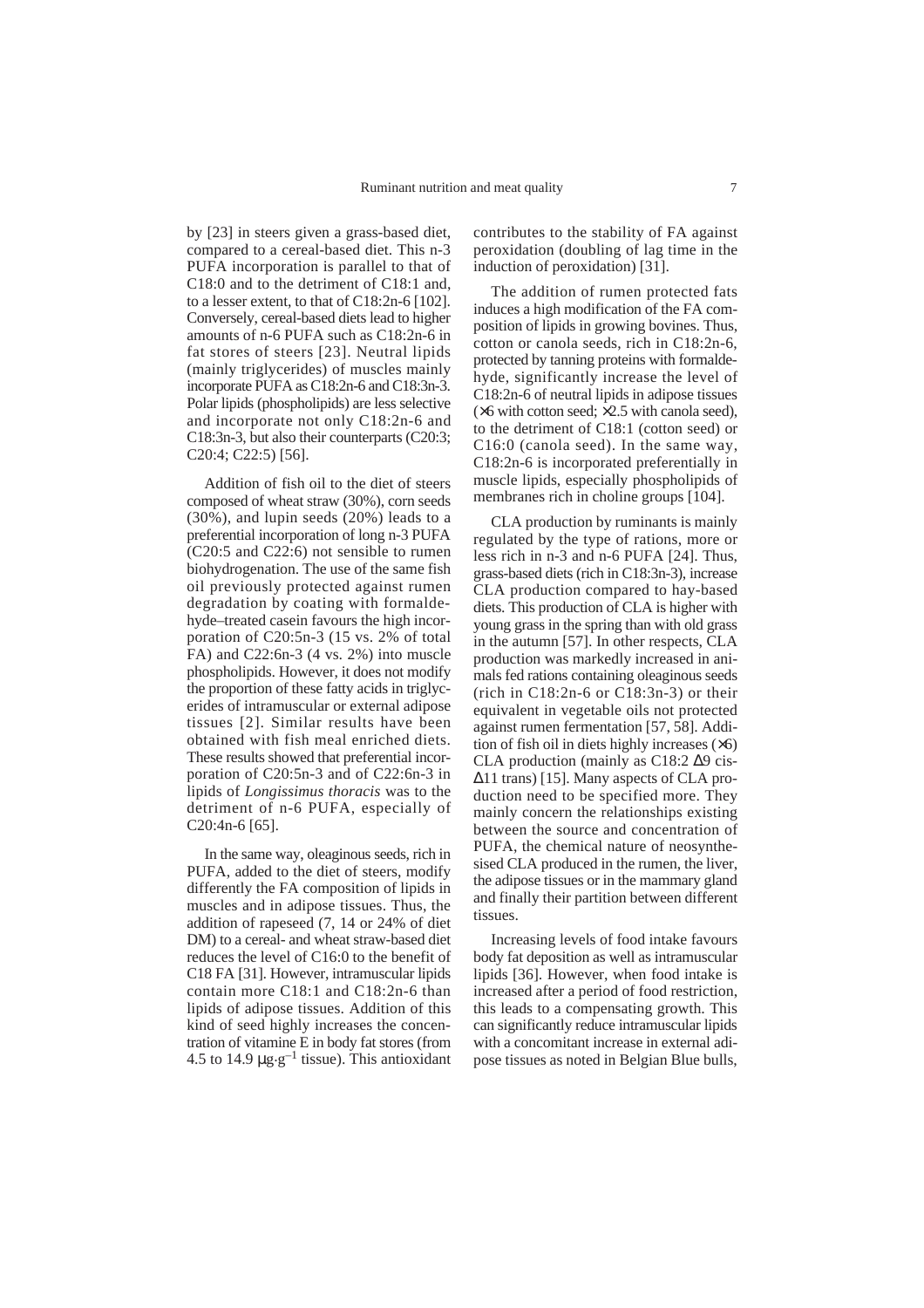a late maturing breed of cattle [47]. This leaner meat corresponds better to food recommendations for man. However, a reduction in intramuscular lipids and an increase in lipid deposition in other adipose tissues depend on the physiological status of the animal, such as the degree of intramuscular fat stores compared to other fat stores at the time when the refeeding was started [35].

It is noteworthy that the genotype of cattle strongly influences the amount and fatty acid composition of stored lipids. Thus, compared to lipids of Brahman steers, those of Hereford steers have a higher proportion of saturated FA (38.8 vs. 34.5% total FA) but lower proportions of monounsaturated (53.4 vs. 59.5%) and polyunsaturated (1.8 vs. 2.4%) FA with both groups of steers being given the same diets. Hereford steers have 5% more FA in fat stores than Brahman steers [48]. The same differences have been reported for intramuscular lipids and cholesterol [110]. Differences in the amount and composition of intramuscular lipids have been reported between Galloway, Holstein, and Belgian Blue breeds [83] and between Holstein and Black Japanese breeds [130]. Therefore, the effect of diet or of the level of energetic food supplies on tissue lipid deposition can be amplified by the animal breed.

## **4. STRUCTURAL AND METABOLIC CHARACTERISTICS OF MUSCLE TISSUE AND SENSORY PROPERTIES OF MEAT**

## **4.1. Characteristics of muscle**

Striated muscle is made up of fibre bundles surrounded by a connective tissue network (Fig. 2). Collagen, the main protein of this tissue, accounts for 2 to 15% of the dry matter content, depending on the muscle. Other cells, quantitatively less important, such as intramuscular adipocytes, are localised in the connective network.

The connective network has three levels of organisation: epimysium, perimysium and endomysium from the outer part to the inner part of the muscle. The epimysium is the connective external envelope of the muscle; the perimysium surrounds each myofibre bundle and connects the bundles and the endomysium is a thin layer of the extracellular matrix which surrounds the sarcolemma of each myofibre. Collagen is, in fact, a family of proteins of at least 21 isoforms. Seven of them have been identified in the skeletal muscle [60], with types I, III and IV being the most abundant [68]. The respective proportions of these three collagen types depend on muscle, animal age, genetic background and also location in the



**Figure 2.** Muscle structure.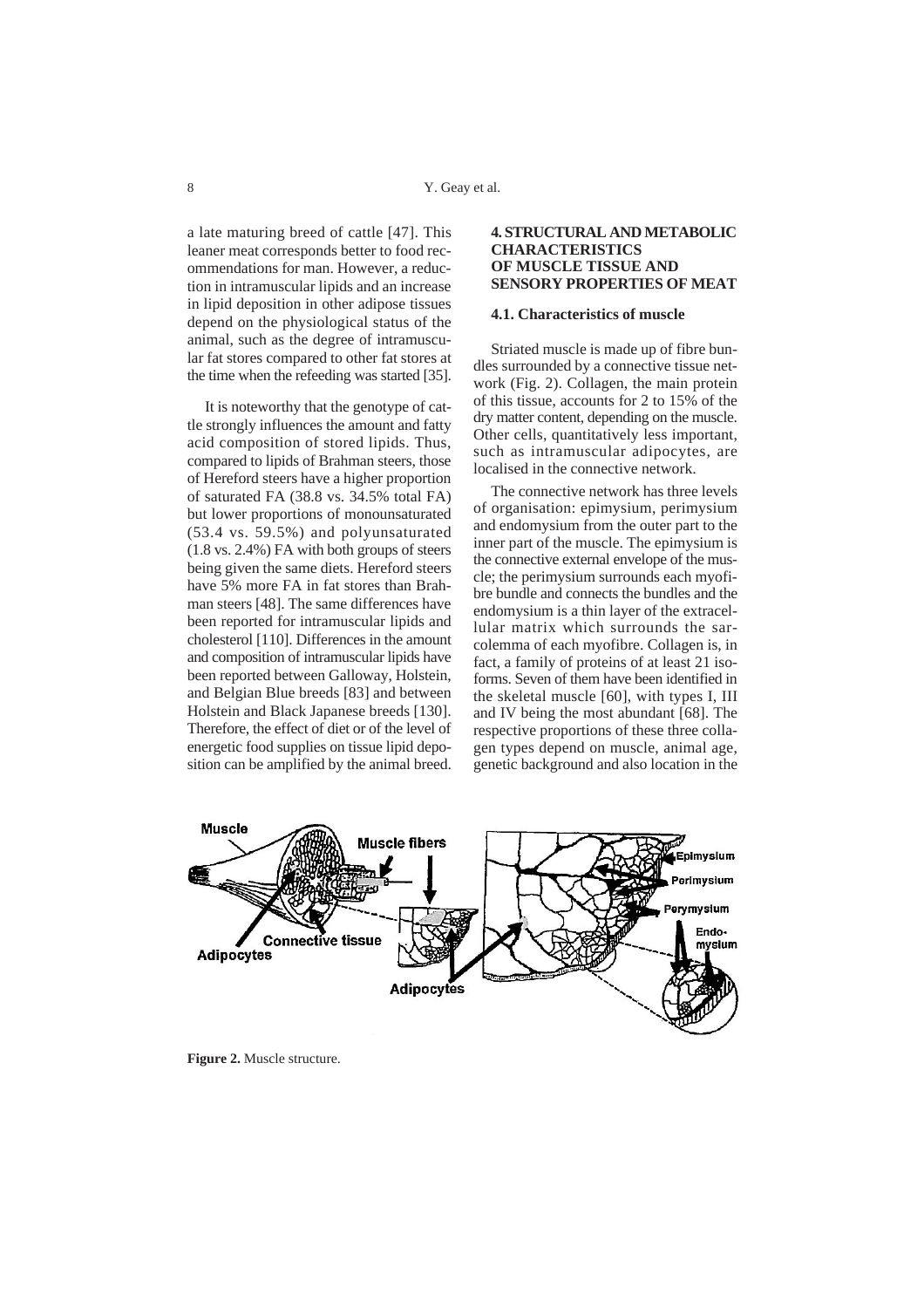Ruminant nutrition and meat quality



**Figure 3.** Schematic presentation of skeletal muscle fibre.

muscle. Indeed, the perimysium contains types I and III mainly, whereas the endomysium contains types I, III and IV [60]. The common characteristics of all collagens is the presence of one or several helicoidal domains due to the  $\alpha$ -helix organisation of these peptide chains. This helicoidal structure is stabilised by intra-and inter-molecular bonds. The main intra-molecular bonds are disulfide and hydrogen bonds whereas covalent crosslinks such as pyridinoline and deoxypyridinoline are involved in intermolecular bonds.

Muscle fibres are long, plurinucleus cells containing the contractile proteins, the enzymes for the storage and utilisation of energy (carbohydrates and lipids) and the proteolytic enzymes involved in the in vivo protein metabolism but also in the degradation of proteins during meat ageing (Fig. 3). The contractile properties of myofibres are dependent on the type of myosin heavy chains, main contractile protein, whose at least 10 isoforms have been identified [37]. The metabolic activity of myofibres is due to the respective activities of the enzymes of the different pathways of utilisation of the energy nutrients (glucose, fatty acids, lactate). Two main metabolic pathways have

been distinguished: the anaerobic glycolytic and the aerobic oxidative ones. The first pathway leads either to the formation of lactate from glycogen and glucose degradation or to the storage of glucose by synthesis of glycogen. In the second pathway, glucose and lipids are oxidised in mitochondria. In addition triglycerides are stored partly in myofibres but mainly in adipocytes [46]. Three main myofibre types, which have an influence on meat quality, have been identified according to their contractile and metabolic activities: slow-twitch red oxidative (type I or SO), fast-twitch red oxidative and glycolytic (type IIA or FOG) and fast-twitch white glycolytic (type IIB or FG).

#### **4.2. Muscle to meat conversion**

After animal death, muscle is submitted to complex enzymatic (endogenous proteases) and physico-chemical (pH decrease, osmotic pressure increase) processes (Fig. 4) whose mechanisms are not completely elucidated [87].

When the blood circulation stops after animal slaughtering, muscle metabolism is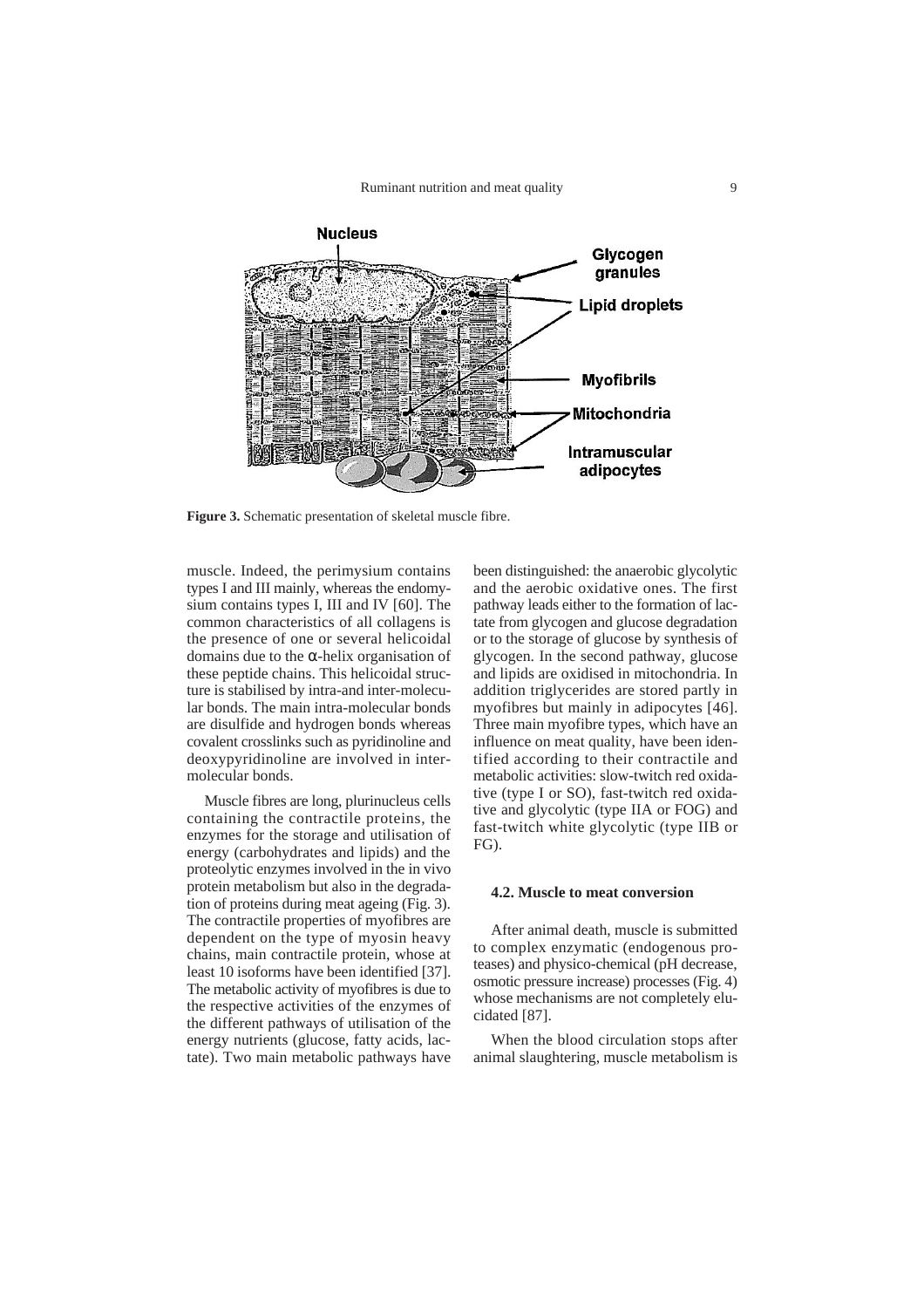

**Figure 4.** Relationships between muscle structure, metabolism and biochemical characteristics (adapted from Touraille [111] and Hocquette et al. [45]).

dramatically modified. In anoxia conditions, acidification of muscle is provoked by the conversion of glycogen into lactic acid. Then, pH decreases from 7.0–7.2 to 5.4–5.8. This decrease favours meat storage due to the slowering of microflora development. However, it induces a lower water holding capacity as pH approaches the muscle protein isoelectric point [111]. The post-mortem pH fall rate depends on the contraction rate of the myofibres. As a consequence, it strongly varies from one muscle to the other. Meat quality is much dependent on the respective kinetics of muscle pH and temperature falls. A fast pH fall associated to slow chilling can induce pale, soft and exudative meat. This phenomenon is, however, seldomly observed in bovine meat. In contrast, a slow falling pH associated to fast chilling can provoke cold-shortening inducing toughening of meat after cooking. An ultimate pH value, depending on the amount of available energy stores (glycogen content), influences meat quality. Glycogen content depends on the nutritional status of the animal in particular on the former exchanges of energy substrates between the liver, adipose tissue and muscles when it leaves the farm to go to the abattoir [46]. It also depends on the level of physical exercise and stress conditions of the animal during the period of time between the farm and slaughter. In beef as in pork, ultimate pH is muscle dependent: slow-twitch red muscles, with lower glycogen contents, exhibit higher

ultimate pH than fast-twitch white muscles [109]. Ultimate pH also depends on the buffering capacity of muscle which increases when glycolytic metabolism increases [78].

Moreover, from animal death and during storage, biochemical and structural changes occur in meat. Myofibrillar proteins are hydrolysed by endogenous proteases (calcium dependent neutral protease or calpains, lysozomal proteases or cathepsins and proteasome). Release of calcium ions in the cytosol, pH fall and increase in osmotic pressure influence the activity of the different proteolytic systems and the susceptibility of the substrates. The importance of proteolysis depends on the duration and temperature of meat storage [86]. Post-mortem proteolysis is also dependent on muscle type which influences the contents and activities of proteases as well as the susceptibility of myofibrillar proteins to hydrolysis. During storage of meat, other modifications occur: oxidation of intramuscular lipids and myoglobin, pigmentation of meat (Fig. 4).

#### **4.3. Sensory properties of meat**

Colour, flavour and texture (juiciness and tenderness) of meat are dependent not only on the structural and metabolic characteristics of muscle at slaughter but also on their modifications during rigor mortis and ageing.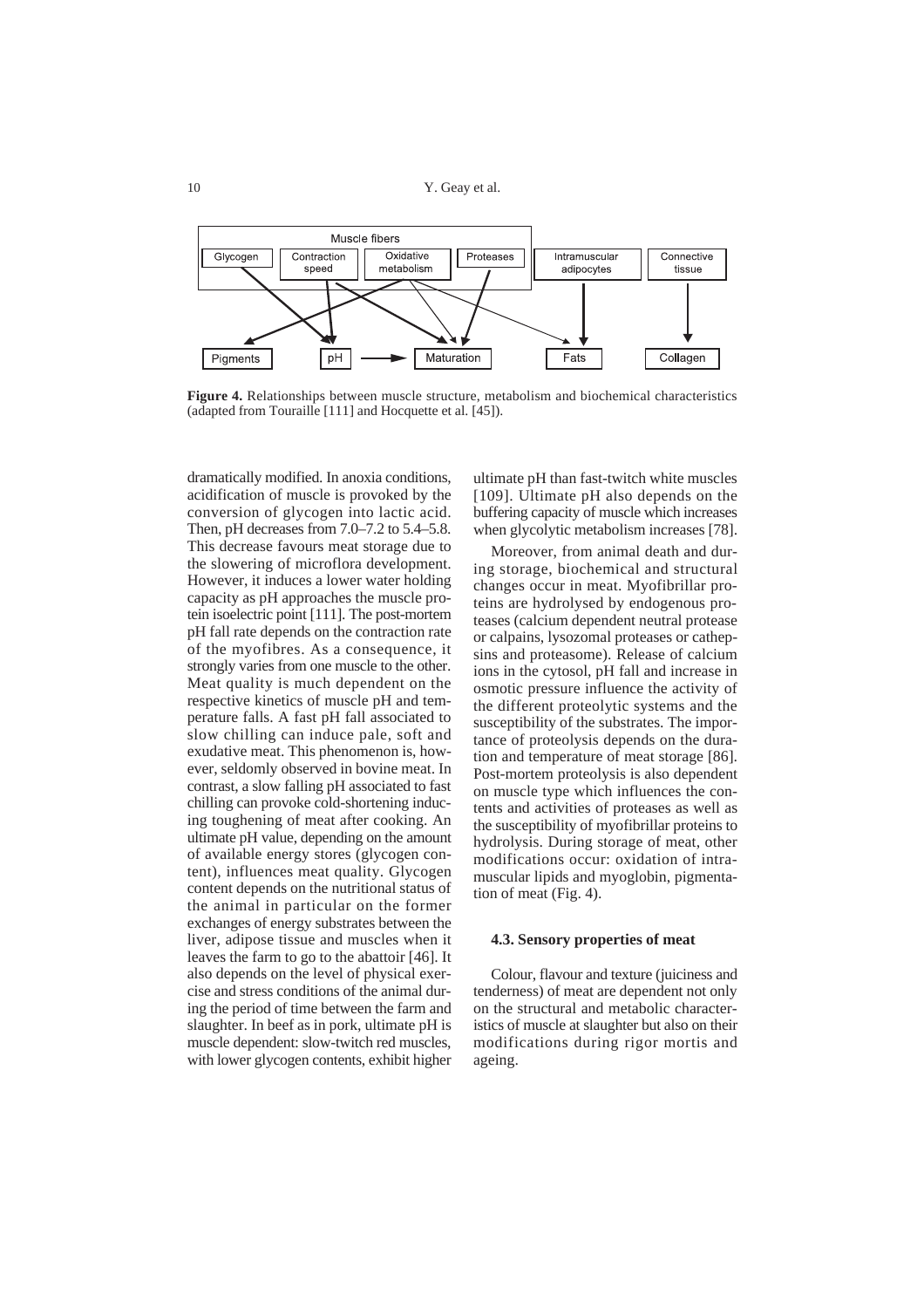## *4.3.1. Colour*

It represents together with the amount of visible fat (marbling), shape and structure, the first characteristics the consumer takes into account to judge meat quality. Colour depends on the content and the chemical state of myoglobin, the principal pigment in meat. This protein is bound to the external membrane of the mitochondria and sarcoplasmic reticulum [52]. Muscle structure also influences meat colour as it more or less absorbs or reflects light and allows oxygen to penetrate [97]. Myoglobin, whose in vivo function is storage and transport of oxygen, has a higher concentration in oxydative red muscle.

According to the oxidation state of haeme iron and to the presence and nature of the compounds (mainly oxygen) bound to the myoglobin molecule, different myoglobin (Mb) forms can be found. Inside the muscle, due to the absence of oxygen, myoglobin is reduced  $(Fe<sup>2+</sup>)$  and exhibits a purple colour characteristic of deoximyoglobin. In contrast, at the surface of meat, myoglobin in contact with air is oxygenated and exhibits a bright red colour. However, prolonged storage in the presence of air induces oxidation of the pigment  $(Fe<sup>3+</sup>)$  and formation of brown metmyoglobin (MMb), unacceptable for the consumer.

#### *4.3.2. Tenderness*

It is the most important sensory property of bovine meat. It corresponds to the ease of mastication during meat consumption [111]. However, due to a large variability, it is the least controlled sensory attribute of meat. Tenderness depends both on connective tissue and myofibre properties.

Connective tissue is relatively stable post mortem and is not influenced by technological treatments such as electrical stimulation, chilling conditions and ageing. Not only its content but also its thermal stability contribute to meat toughness. The type and content of intermolecular crosslinks, the diameter of the collagen fibres and the isoforms of the collagen molecules influence the thermal stability of connective tissue.

After slaughter, the myofibrillar structure is dramatically modified depending on the treatment of the carcass and muscles and also on the physicochemical and enzymatic characteristics of myofibres. Immediately after slaughter, the metabolism of the cells continues in anaerobic conditions. To maintain homeostasis, the cell progressively consumes the creatine phosphate and glycogen stores. Cytosolic calcium is pumped by the sarcoplasmic reticulum, until the energy level becomes too low. Then calcium is released in the cytosol which favours muscle contraction. In addition, ATP content becomes too low to allow the dissociation of the actin-myosin bond induced by the contraction. A non-reversible actomyosin complex is then formed, inducing meat toughening; this is the so-called "rigor mortis" phase [59]. However, in parallel to pH decrease, osmotic pressure increases and reaches its maximum value after complete onset of rigor mortis [86]. This increase in osmotic pressure contributes to the alteration of myofibrillar integrity and to the dissociation of contractile proteins. Osmotic pressure varies according to muscles [119]. A higher osmolarity is observed in fasttwitch muscles. Immediately after slaughter, proteolysis of myofibrillar proteins and associated proteins occurs. Inter- (desmin and vinculin) and intra-(titin, nebulin, troponin T) myofibrillar proteins, maintaining the integrity of the structure, are degraded. Then, ruptures in the sarcomere structure occur and tenderisation of meat proceeds [51]. Although several proteolytic systems have been described in the literature (calpaines, proteasome, cathepsines), calpains  $(\mu$  and m),  $Ca^{2+}$ -dependent enzymes seem to play a major role [54]. These enzymes specifically degrade certain inter-and intramyofibrillar cytoskeleton proteins such as desmin, nebulin and partly connectin, at the I band and Z disk locations of the sarcomere.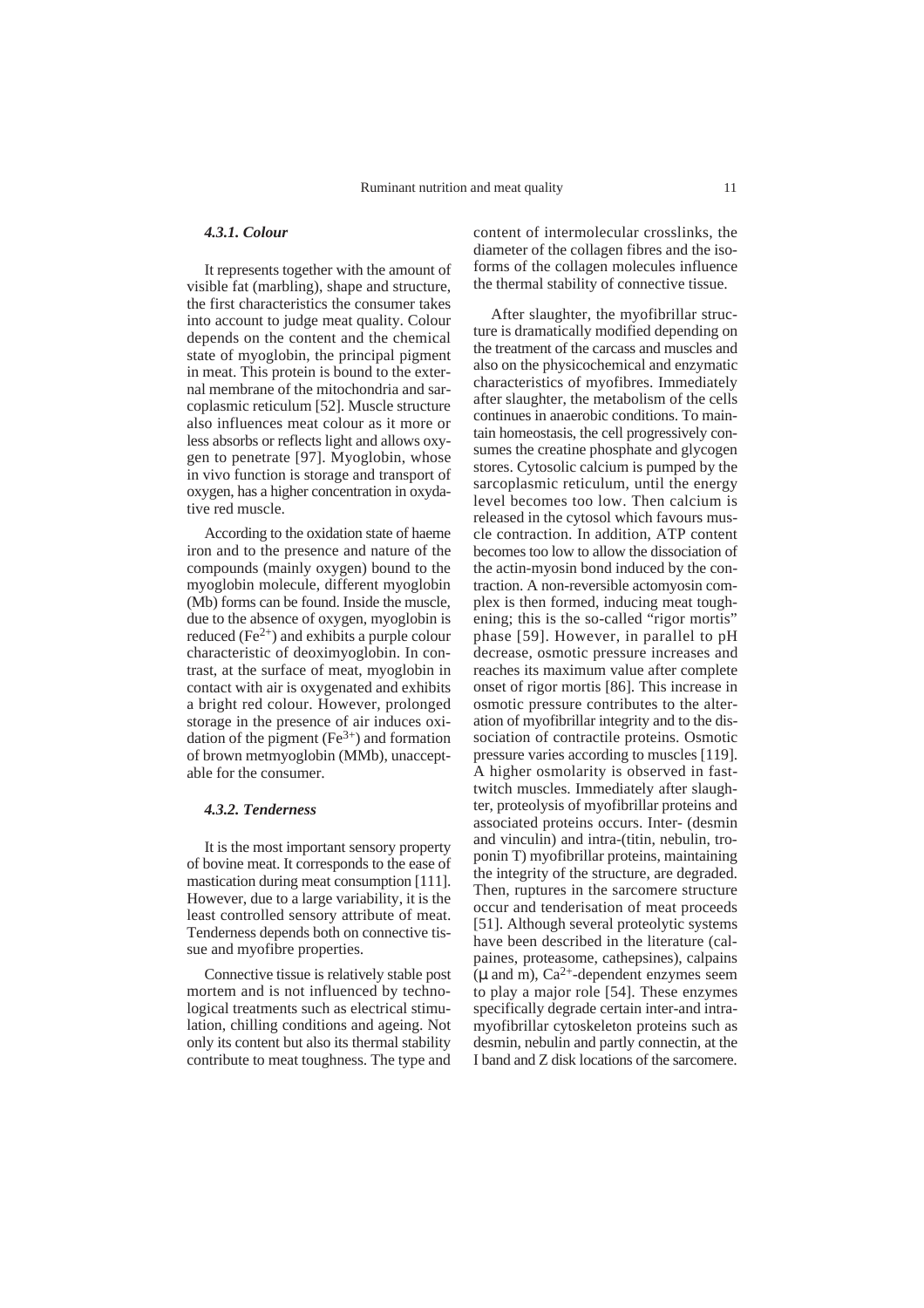However, a specific inhibitor of calpains, calpastatin, regulates their proteolytic activity. Indeed, it has been shown that the enzyme/inhibitor ratio influences the tenderisation rate [87]. The µ−calpain/calpastatin ratio, increasing when ATPase activity increases, is equal to  $1/4$ ,  $1/2.5$  and  $1/1.5$ for beef, lamb and pork respectively [54] which can partly explain the lower tenderisation rate in beef.

The initiation of rupture and destabilisation of the myofibrillar structure by calpains could be followed by proteolysis of partially degraded proteins by the 20S proteasome. This proteasome may be formed by the dissociation of the 26S proteasome induced by the depletion of ATP stores [99]. Cathepsins B, H and L may attack the actomyosin complex, but they must previously be released from lysosomes whose membranes are damaged by pH decrease [51].

Meat ageing rate is positively correlated to ATPase activity, which defines the contraction rate of muscle [86]. Indeed, fasttwitch glycolytic muscles have a faster ageing rate than slow-twitch oxidative red muscles. However, other authors consider that meat tenderisation during ageing is not due to proteolysis but essentially depends on the dissociation of myofibrillar structures induced by the increase in cytosolic calcium after slaughter [108].

Dransfield has developed a mathematical model predicting the changes in calpain activities and, as a consequence, tenderness [21]. From the post-mortem kinetics of temperature and pH falls, this model allows to determine the changes in the activities of calpains and calpastatin and to predict the variation in tenderness. Using this model, Morton et al. [79] suggested that, in beef, tenderisation rate is directly dependent on the initial activity of calpastatin, on the autolysis of  $\mu$ -calpain and on the pH fall rate. In lamb, tenderness depends on the initial content of calpastatin and on the pH decline profile which determine the in situ activity of µ-calpain and as a consequence the tenderisation rate.

#### *4.3.3. Meat flavour*

It is the result of the excitation of two physiological senses: taste and smell. However, other sensations such as astringency, juiciness, and mouthfeel can also play a role [26]. Smell is induced by volatile low molecular weight chemical compounds which stimulate the epithelial receptors of the nose. Taste is generally produced by water soluble compounds of higher molecular weights. Finally, there are compounds (glutamic acid, monosodic glutamate and inosinic acid), which are not particularly flavourful, but which enhance the action of other flavourful substances on taste and smell.

Raw meat does not exhibit any flavour, except blood taste, and contains few aromatic compounds. It is only during cooking of meat that a typical flavour is produced. This flavour is strongly dependent on the cooking conditions (type, duration and temperature). Aromatic compounds responsible for cooked meat flavour are produced by two main reactions induced by the high temperature thermal treatment: Maillard reactions between amino acids and reducing sugars on the one hand, and degradation of lipids on the other hand. These reactions generate a very large number (higher than 1000) of volatile compounds from water and lipid soluble precursors. Heterocycles, especially nitrogenous (pyrazins, pyridines) and sulphur (thiazoles, thiophens and sulfides) heterocycles, generate a typical meat flavour. Among water soluble flavour precursors, cystein, thiamin and ribose from nucleotides, play a major role.

Degradation of lipids, triglycerides and phospholipids, leads to a large range of aliphatic compounds (saturated and nonsaturated aliphatic chains, alcohols, aldehydes, ketones, acids and esters) as well as cyclic compounds such as furanes, lactones and cyclic ketones. Some of these compounds exhibit intense odours and could be at the origin of flavour differences between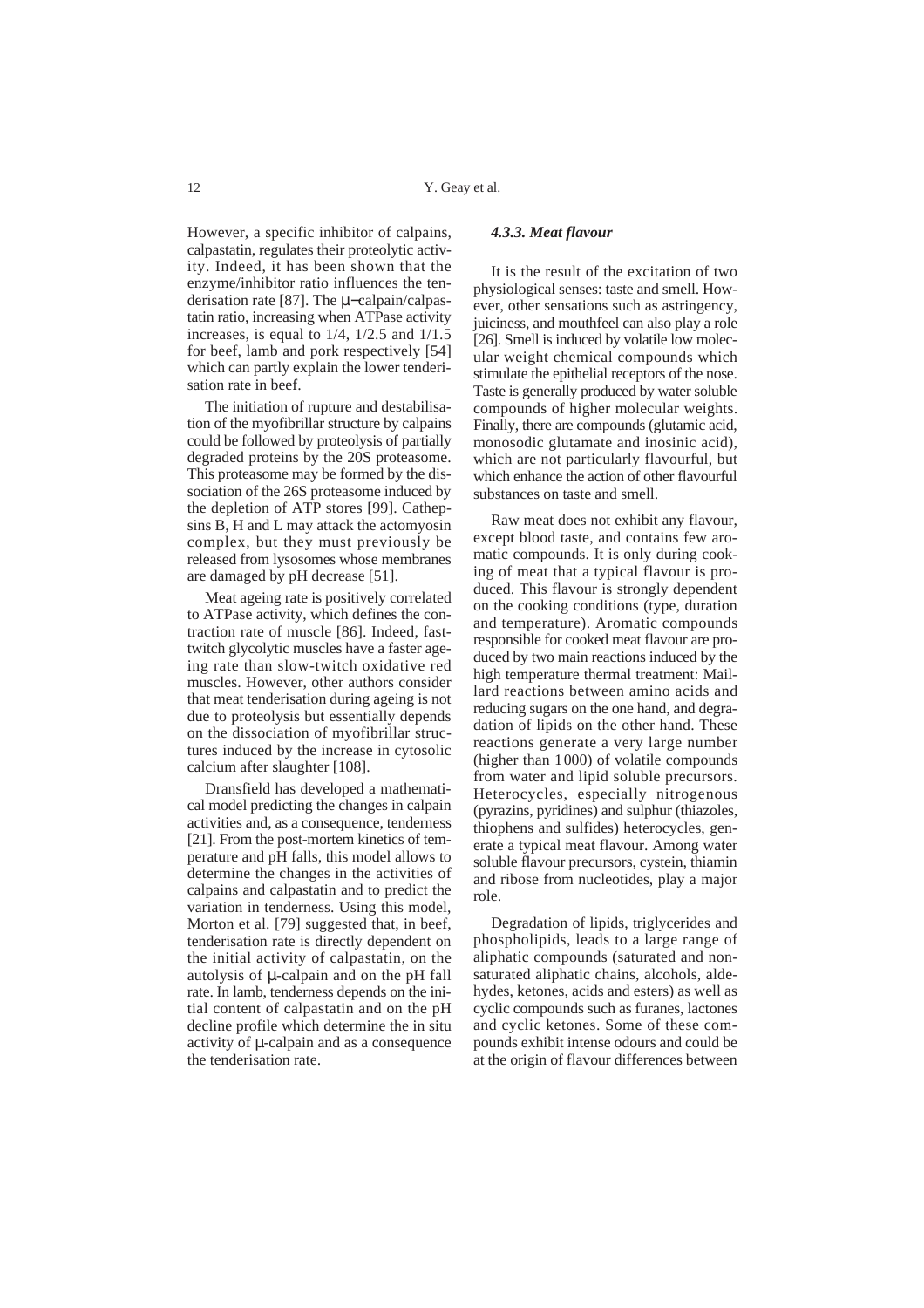animal species. Moreover, some branched fatty acids, such as 4-methyloctanoic and 4-methylnonanoic acids, are associated with the characteristic flavour of mutton, which can be at the origin of the rejection of this meat by some consumers. It is noteworthy that, if lipids of meat are indispensable substances for the development of lamb flavour, specific beef flavour would not be due to lipids but to compounds resulting from Maillard reactions [94]. However, Grosch et al. [39] cited by Farmer [25], suggested that a branched aldehyde (12-methyltridecanal) derived from plasmalogen phospholipids could be important for the development of beef flavour.

Moreover, it has been shown that the products derived from the oxidation of lipids (aldehyde and carbonyle compounds) can react with intermediate products of the Maillard reactions. Thus, compounds such as thiazoles, pyridines and pyrazines can also be formed and contribute to the flavour of meat.

#### *4.3.4. Juiciness*

It is related to the more or less dryness characteristic of meat during mastication [111]. According to Winger and Hagyard [120], there are two components of juiciness. The first one corresponds to the sensation of water released during the first bites, induced by the rapid release of fluid from meat. The second one, more sustained, is due to the influence of lipids on the secretion of saliva. Juiciness not only depends on the characteristics of meat, but also on physiological factors tightly linked to the consumer. This is the reason why its evaluation is complex and very subjective. Structure and the water binding capacity of meat influence juiciness [120]. According to these authors, the water binding capacity can be measured using various methods but it does not give a satisfactory evaluation of juiciness. This sensory attribute varies with the type of muscle and the intramuscular lipid content. However, when a

series of 10 muscles of various lipid contents were compared, a relation was obtained between lipid content and juiciness only in the case of one muscle: the *Semitendinosus* [11]. The influence of lipids on juiciness is thus not clear [120].

## **5. EFFECT OF RUMINANT FEEDING ON MEAT SENSORIAL QUALITIES**

The modification of the diet composition and the level of feeding can change the muscle characteristics at slaughter and can then influence the different sensorial qualities of meat.

#### **5.1. Colour**

As discussed previously, the pigmentation in meat is due to the relative amounts of myoglobin and its oxidation state and to the muscle structure. The feeding conditions of ruminants can modify these parameters.

## *5.1.1. Diet composition*

Pigment concentration increases in parallel with chronological age and can be modified by diet composition, especially in young animals in anaemic conditions, such as veal calves [95] in which the meat is very pale and the growth rate reduced [7, 44]. This could be due to a reduction in the oxidative metabolism enzyme activity (depending on the iron contribution), in spite of an increase in glucose utilisation by the muscles and an increase in anaerobic glycolysis [45]. In older cattle, a more pronounced pigmentation and a more intense colour have been observed with a grass diet, compared to a grain-finishing diet. But these differences could also be due to the different levels of physical activity and to the different feeding levels between these production systems [114] and, to a lesser extent to the feedstuffs used (grass vs. concentrates).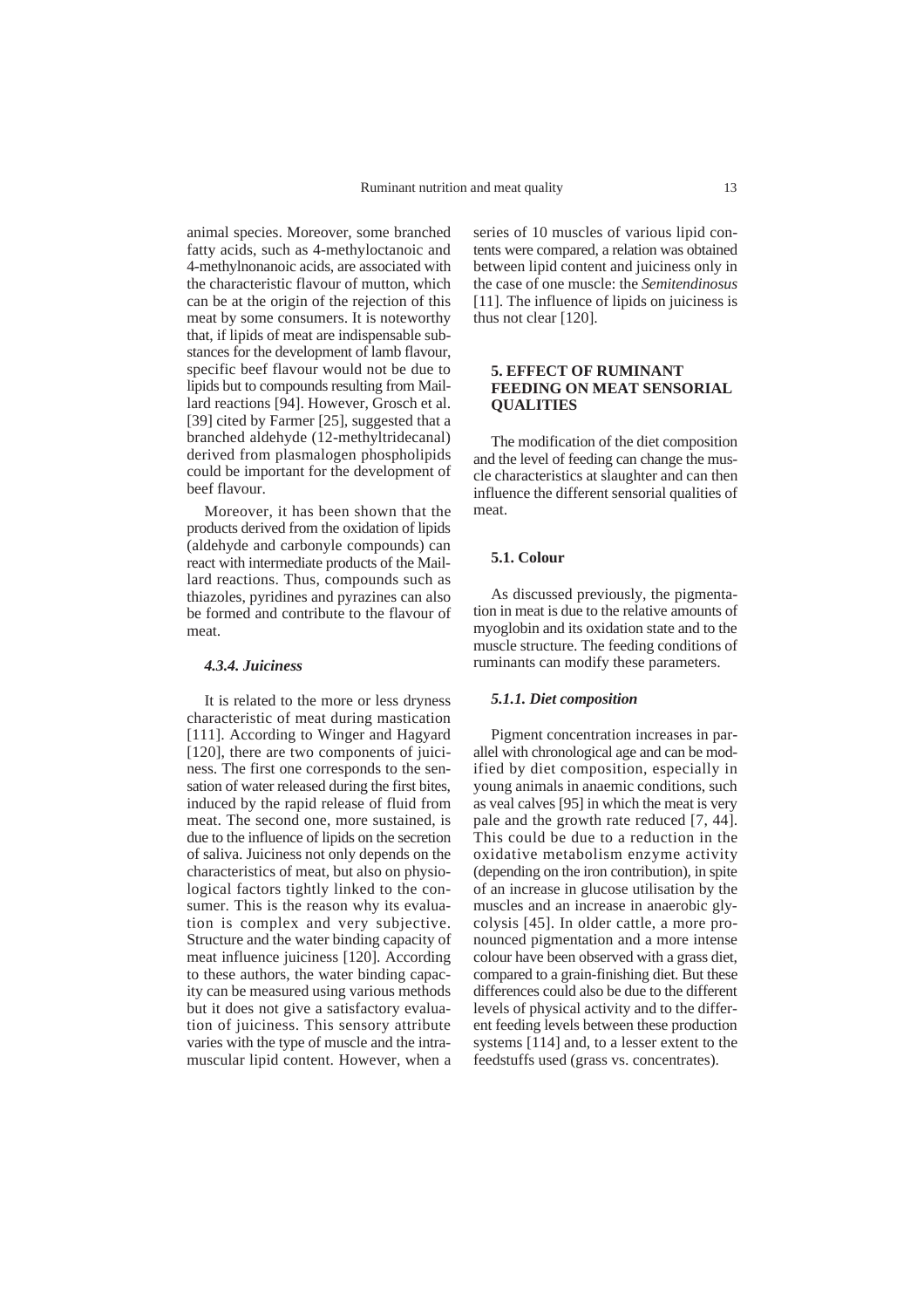Colour stability is one of the most important quality attributes contributing to meat shelflife. Meat discoloration is due to pigment oxidation which leads to the formation of the oxidised form, metmyoglobin  $(MbO<sub>2</sub>)$ . Ferrous (Fe<sup>2+</sup>) iron in heme is oxidised into the ferric form  $(Fe^{3+})$  and releases an electron recovered by oxygen which is transformed to superoxide anion  $(O_2^-)$  during the pigment autoxidation [93]. Antioxidant defences (lipid and hydrosoluble) exist naturally in muscle cells [96]. Among these defences, superoxide dismutase (SOD), with a manganese ion at its active site in mitochondria and copper and zinc ions at the active sites in the cytoplasm and nucleus, transforms the anions to  $H_2O_2$ . The catalase and the glutathione peroxidase safely decompose hydrogen peroxide and fatty acid hydroperoxides. With Se, Mg, Cu, and Zn deficiencies or during the ageing of meat, enzymatic regulation becomes defective. The concentrations of radicals,  $O_2^-$  and  $H<sub>2</sub>O<sub>2</sub>$  increases and they are transformed by the effect of  $Fe^{2+}$  to hydroxyl (OH<sup>-</sup>) which are able to promote colour degradation and lipid oxidation. Lipid oxidation in fresh meat could also be due to  $MMb-H<sub>2</sub>O<sub>2</sub>$  and in the cooked meat by  $Fe^{3+}$  released by MMb. MMb formation and accumulation of lipid oxidation products are positively correlated [28]. Mb oxidation precedes the muscular lipid oxidation [77] and could play a catalyst role in the process of deterioration of flavour [98]. The free radicals also play a catalyst role in the transformation of Mb in MMb. However, oxidised lipids promote myoglobin oxidation.

The supplementation of the ruminants diet with selenium and more particularly vitamin E can strongly reduce myoglobin oxidation [62, 63] and increase the shelflife of the meat (from 3 to 6 days, according to the dose, the length of the supplementation and the type of muscle). Feeding vitamin E increases the  $\alpha$ -tocopherol concentration in cell membranes, especially in mitochondria and microsomes. Vitamin E

and selenium (a constituent of glutathione peroxidase) are the main antioxidants in all cells types [70]. They protect membrane phospholipids and cholesterol against oxidation. This resistance to the formation of lipid oxidation products could indirectly increase the shelf-life of meat and prevent its discolouration. α-tocopherol could also stabilise oxymyoglobin via the more intensive reduction of metmyoglobin, regulated by Cytochrome b5 [63]. However, the mechanisms are poorly characterised.

The amount of vitamin E in green roughages is 5 to 10 times higher than in cereals, but it decreases rapidly during tedding (–40%) and much less during dehydration  $(-12\%)$ . Silage is the type of roughage conservation which is the most favourable for vitamin E preservation [93]. INRA advises [49] that the allowances of vitamin E of sheep per kg. However, to obtain a significant preservative effect the dose of α-tocopherol in meat has to be around  $0.30-0.35$  mg $\cdot 100$  g<sup>-1</sup> of fresh meat [70]. This needs much higher supplementation: for example, a minimum of 500 mg·d<sup>-1</sup> during 120 days is necessary for fattening steers [62, 70] which means a minimum of 50 mg $\text{kg}^{-1}$  of feed.

## *5.1.2. The feeding level before slaughter*

It seems to influence the amount of meat pigment in ruminants, and a reduction in allowances increases the oxidative fibre proportion [91, 115]. The colour of the *Semitendinosus* and *Longissimus thoracis* of restricted bulls were darker than those of control bulls at a high feeding level and slaughtered at the same live-weight [115]. The pigmentation and the capillary density of the restricted bulls were also higher. The rib cut colour of steers slaughtered directly from pasture feeding was judged darker than that of control steers fed subsequently a finishing feeding with a high cereal content [67]. The longer was the finishing period,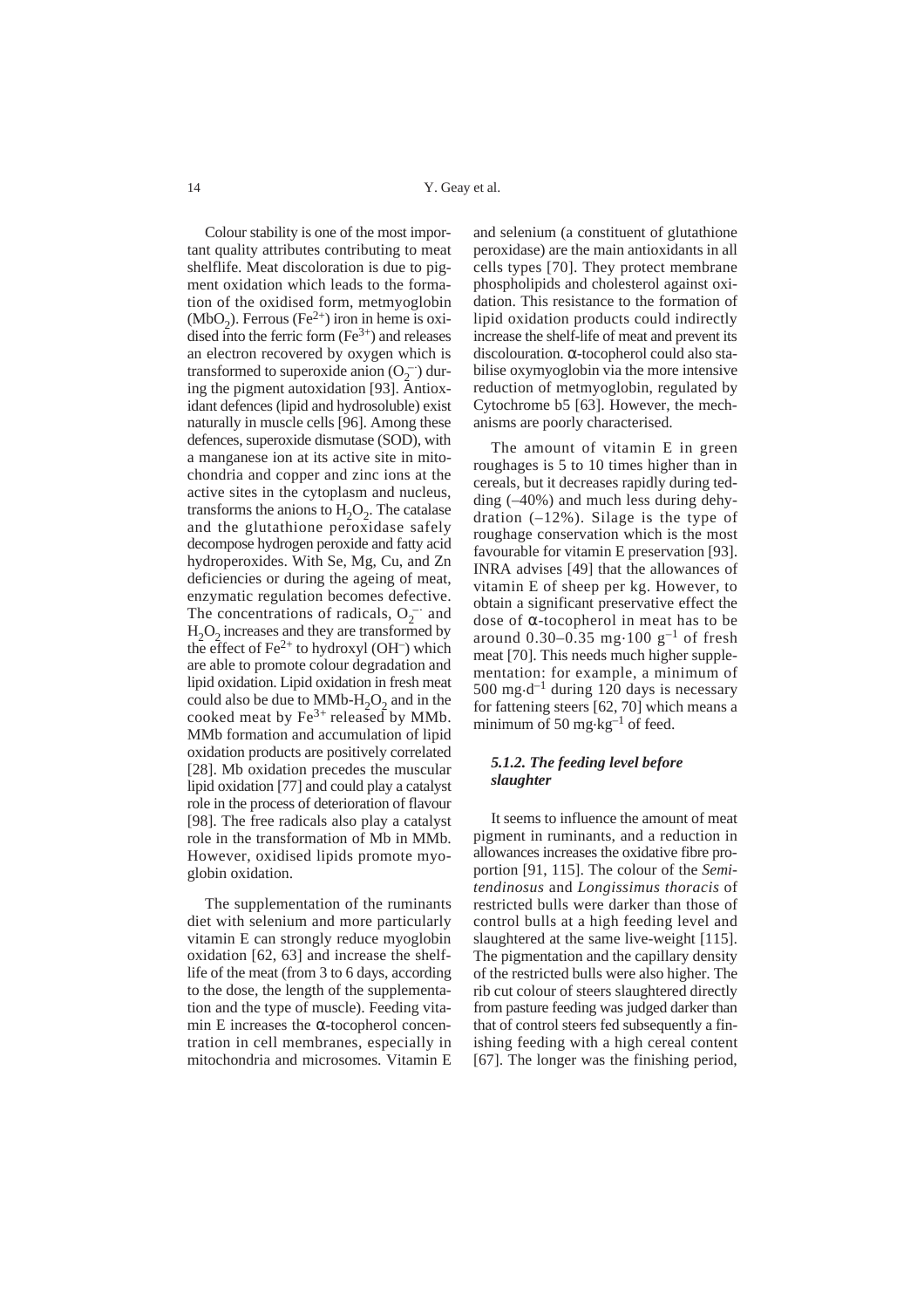the brighter red was the colour (0, 33 or 75 days).

The pigment status, which means its oxidation degree, depends on the mitochondrial oxygen consumption after slaughter and the meat pH. Indeed, pH decreases due to the post-mortem glycolysis and the accumulation of lactic acid. A high  $pH (> 6)$ leads to a dark, sticky meat characteristic of stressed animals before slaughter, when glycogen reserves are exhausted [97]. Low muscle glycogen levels and a higher incidence of dark-cutters may be induced by subcutaneous epinephrine injections [42]. Muscles in which glycogen reserves are mostly reduced have a low ability to produce lactic acid, their mitochondria activity is not reduced, and oxygen consumption stays at a high level. The dark colour predominates [3]. At the surface of the meat, only a thin layer of myoglobin is the oxygenated bright red colour. Moreover, high pH meat has a high water-binding capacity, associated with greater translucence and less scatter of incident light, allowing greater light penetration and absorption which makes meat appear darker [17].

The frequency of dark-cutting meat can be reduced by improving the management of the animals before slaughter: well fed animals, managed without stress, transported during short times and maintained briefly in conditions avoiding conflict between animals. On the contrary a gradual decrease of pH during 24 h down to an ultimate value of 5.6 leads to a cherry-red meat, preferred by consumers. But a fast decrease of pH leads to a pale colour typical of the excessive fluid or drip loss meat (PSE pork). The most susceptible muscles to producing this type of meat have a high proportion of intermediate fibres and a great ability for anaerobic glycolysis [17].

Consequently a low glycogen level preslaughter or a fast glycogen degradation in the muscle post-slaughter explains the colour degradation of the meat.

## **5.2. Tenderness**

Nutritional conditions can change the fibre type, glycogen level and solubility, muscular energetic reserves, and the activity of the proteolytic systems which determine the tenderness. Among these conditions, effects of feeding level variations, in particular fasting before slaughter, effects of diet composition, and the use of growth promoters (β-adrenergic agonists), will be discussed.

#### *5.2.1. Feeding level before slaughter*

Many authors have shown, that the reduction of feeding level before slaughter spoils the sensorial qualities of meat and in particular tenderness [30, 74, 75, 114]. Indeed, ruminant feed restriction leads to a decrease in the amount of white glycolytic fibres and an increase of red oxydoglycolytic fibres and also red and slow fibres [91]. The collagen percentage increases due to the reduction of myofibrillar proteins, and the collagen solubility decreases in growing steers [30] and in cows [75]. Moreover, the reduction in feeding level leads to a decrease in carcass fatness [36] and intra-muscular lipid content [12]. Recently, various studies have shown a strict relationship between tenderness and subcutaneous fat, 6–10 mm of subcutaneous fat protecting the muscle against cold shortening and maintaining the muscular temperature to a level which accelerates the ageing of meat [12]. Moreover the reduction of intra-muscular fat decreases tenderness, even if this fat explains only 3 to 10% of the variation between samples [21]. The intra-muscular fat plays a more favourable role in tenderness when its amount exceeds 6%. This is the case for Black Japanese cattle in which intra-muscular lipid content varies between 8 and 20% of fresh muscle [81]. But these amounts are not compatible with a good acceptability by the European consumer.

Therefore, on the one hand, the increase of the energy level during the finishing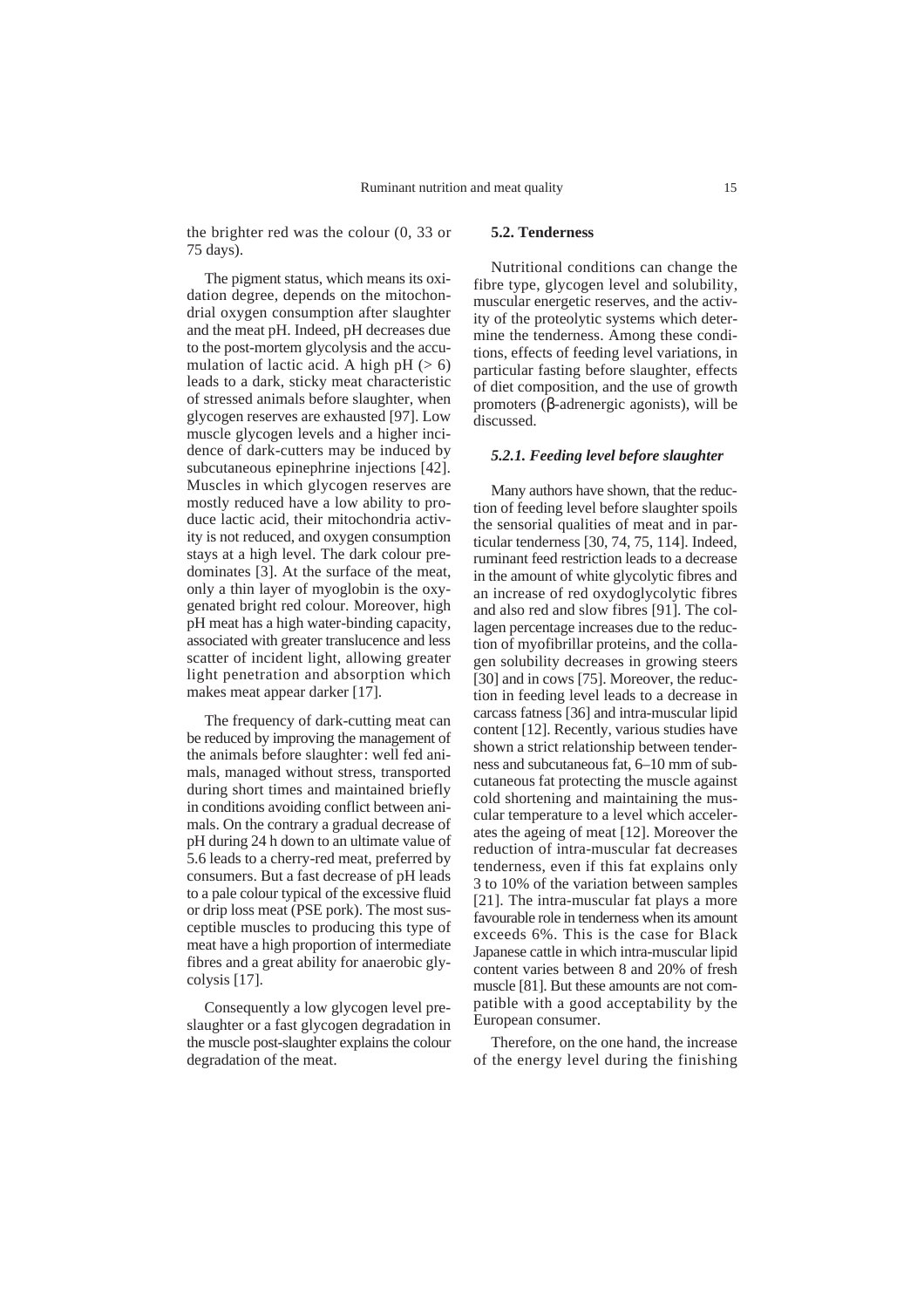period in ruminants is favourable for the improvement of sensorial qualities of meat. On the other hand, the increase of the protein level leads to a reduction of carcass fatness and muscle lipid content [117] and also of meat tenderness [10] even if this increases daily live-weight gain and muscle gain.

#### *5.2.2. Fasting before slaughter*

As seen previously, the suppression of feed 24 to 36 h before slaughter, associated with transport and handling of animals, can have a negative effect on meat colour and preservation. However, meat from these animals becomes tender quickly [116] and their final tenderness is higher [106]. This could be due not only to the increase in the water holding capacity of meat but also to a higher post-mortem proteolysis [112]. The proteolysis could be explained by 2 processes: a reduction in the potential activity of muscular calpastatins before slaughter, and a high pH favourable to the activity of calpaïns. In fasting lambs a reduction of protein synthesis and an increase in protein degradation has been observed [84]. This increase could be due to a reduction in calpastatin activity, without any modification of calpaïn activity [69]. These authors have shown that in lambs before slaughter (60% of maintenance requirements) these processes lead to a significant increase in the myofibrillar fragmentation index – a proteolysis estimator, and in tenderness as measured by Warner-Bratzler shear force. In similar studies, a higher solubility of myofibrillar proteins in dark-cutting muscles has been suggested in relation to a greater activity of calpaïns at a higher pH [106]. However, the shelf-life of these meats is too short, especially in vacuum where their colour is unstable. To allow the animal to reconstitute its energetic reserves, feeding roughages at the slaughter house has been tried, but it did not improve the ultimate post-mortem pH [124]. On the contrary, feeding sugars that are rapidly degradable in the rumen (lactoserum, sorbitol), during the 48 h before slaughter,

seems to significantly decrease the frequency of carcasses with high pH [33, 41]. However, it takes a long time for ruminants (10 days for cattle) to recover their glycogen reserves [71] except after a reliability trial [45], so it is preferable to finish the animal with a high feeding level. In studies of lambs [90], heifers [71], and young bulls [115], the beneficial effect of an increase in feeding level on the muscular glycogen level has been demonstrated.

#### *5.2.3. Compensatory growth*

When ruminants receive a high feeding level after a restriction period, their growth rate is higher than that of non-restricted controls. This "compensatory growth" is often used to economically fatten cattle on grass after a winter period, or indoors with concentrate after a restricted summer period on grass. Several studies have shown the improvement of tenderness due to this type of management [1, 100, 125]. This can be explained partly by an increase in soluble collagen content [68]. This improvement could also be due to an increase in type III collagen content [60]. This collagen could play a role in tenderness by reducing the thickness of Type I collagen fibres. Some in vitro studies have shown that type III collagen can control the diameter of type I collagen fibres by covering their surface [92]. The improvement of the tenderness could also be related to the increase of the proportion of fast ageing muscular glycolytic fibres, at the expense of the proportion of slow fibres [91]. Lastly, the tenderness improvement could be related to the increase in intra-muscular lipid content, but this depends on the physiological status of the animal during the finishing period (cf. effects of feeding level).

#### *5.2.4. Variations of diet composition*

In ruminants, variations in diet composition allow some modifications in digestive processes, which regulate the nature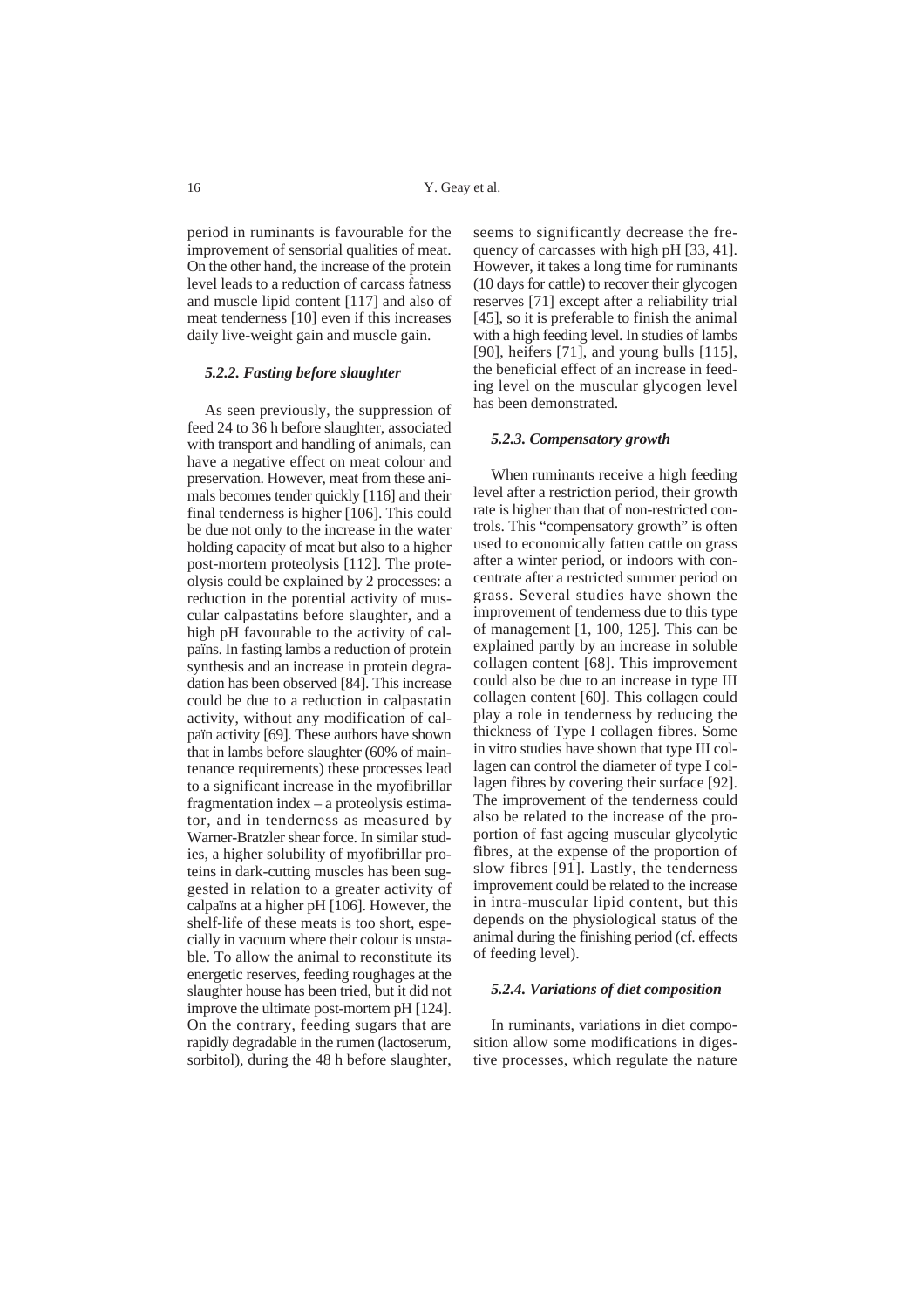and the proportion of absorbed nutrients and thereby affect meat tenderness. Various studies of this effect have compared meat from animals fed with roughages or with cereals [126]. Some studies conclude that meat from roughages is less tender, but generally the feeding level effect has been confounded with the strict effect of the diet composition. Sometimes the physical activity associated with the feeding of roughages can modify muscle characteristics [45] as is especially the case in grazing systems. The differences in tenderness can be explained by differences in growth rate, fatness or age. To avoid the last two effects, meat from steers fed the 2 previous types of diets have been compared to animals being slaughtered at various ages and with various fatnesses [66]. The meat tenderness of the two types of animals, after correction by taking into account these 2 factors, were not significantly different. These results confirm those of other authors [13, 32, 67]. However, when hay-finished bulls were compared to grass silage-finished bulls, at the same amount of energy intake, hay-finished bulls had lower growth rates and carcass fatness degrees [61]. But the muscles studied (*Semitendinosus* and *Longissimus thoracis)* in the former contained a higher amount and concentration of soluble collagen and type III collagen than the latter. The *Semitendinosus* muscle of hay-finishing bulls also had a lower oxydative activity and the muscle was judged more tender by a taste panel. However, no significant effect of diet composition was observed with the *Longissimus thoracis*, but this muscle has a very low level of collagen and is especially tender. So the diet composition could in some cases modify meat tenderness, but more research is needed to verify this observation.

In the previous chapter it was stated that an increase in free  $Ca^{2+}$  concentration in muscle cells can activate the calpaïns, especially µ-calpaïn, post-mortem*.* Many attempts have been made to elevate muscle calcium concentrations through dietary calcium supplementation and/or infusion of a calcium chloride solution to live animals [107]. Swanek et al. [107], explained that because blood calcium homeostasis is regulated very closely (8 to 12 mg·dL<sup> $-1$ </sup> in cattle). these attempts have resulted in limited success. However, the oral administration of vitamin D at high concentrations (5, 10, 20 or  $30 \times 10^2$  UI) or injections of 1  $\alpha$ -hydroxyvitamin D3 (500 to 700  $\mu$ g) in dairy cows, some days prepartum, increases serum calcium concentration from 1.8 to 2.4 mg·d $L^{-1}$ 3 to 8 days after injection. Previous research has demonstrated that vitamin D increases plasma calcium concentration by stimulating intestinal calcium absorption [80]. Moreover, vitamin D could stimulate the calcium mobilisation and the influx of calcium in skeletal muscle cells through the activation of calcium channels. Swanek et al. [107] have increased the calcium concentration of the *Longissimus thoracis* by as much as 50% by supplementing the diet of steers with  $7.5 \times 10^6$  IU Vit. D during the 10 days before slaughter. The calcium concentration was about 21  $\mu$ g-g<sup>-1</sup> of tissue. According to the authors [107], who based themselves on the results of others researchers [38], this should be sufficient to activate µ-calpaïn and m-calpaïn and subsequently improve meat tenderness. But further experiments are needed, which should associate measurements of protease activities with meat tenderness.

In other experiments designed to improve tenderness, daily intramuscular injections of vitamin E were tried on lambs [64], from 5 days after birth and for 25 days. The quantity and concentration of soluble collagen in the *Semitendinosus* muscle studied increased with the injected vitamin E and it became significant from 1000 IU.d–1. At the same time, the amount of hydroxylysil pyridinolin decreased significantly from  $1000 \text{ IU-d}^{-1}$ , but this protein is characteristic of the intensity of the intermolecular links and thus partly a characteristic of collagenic toughness. Antemortem treatment of animals with vitamin E should decrease the basic toughness of their muscles.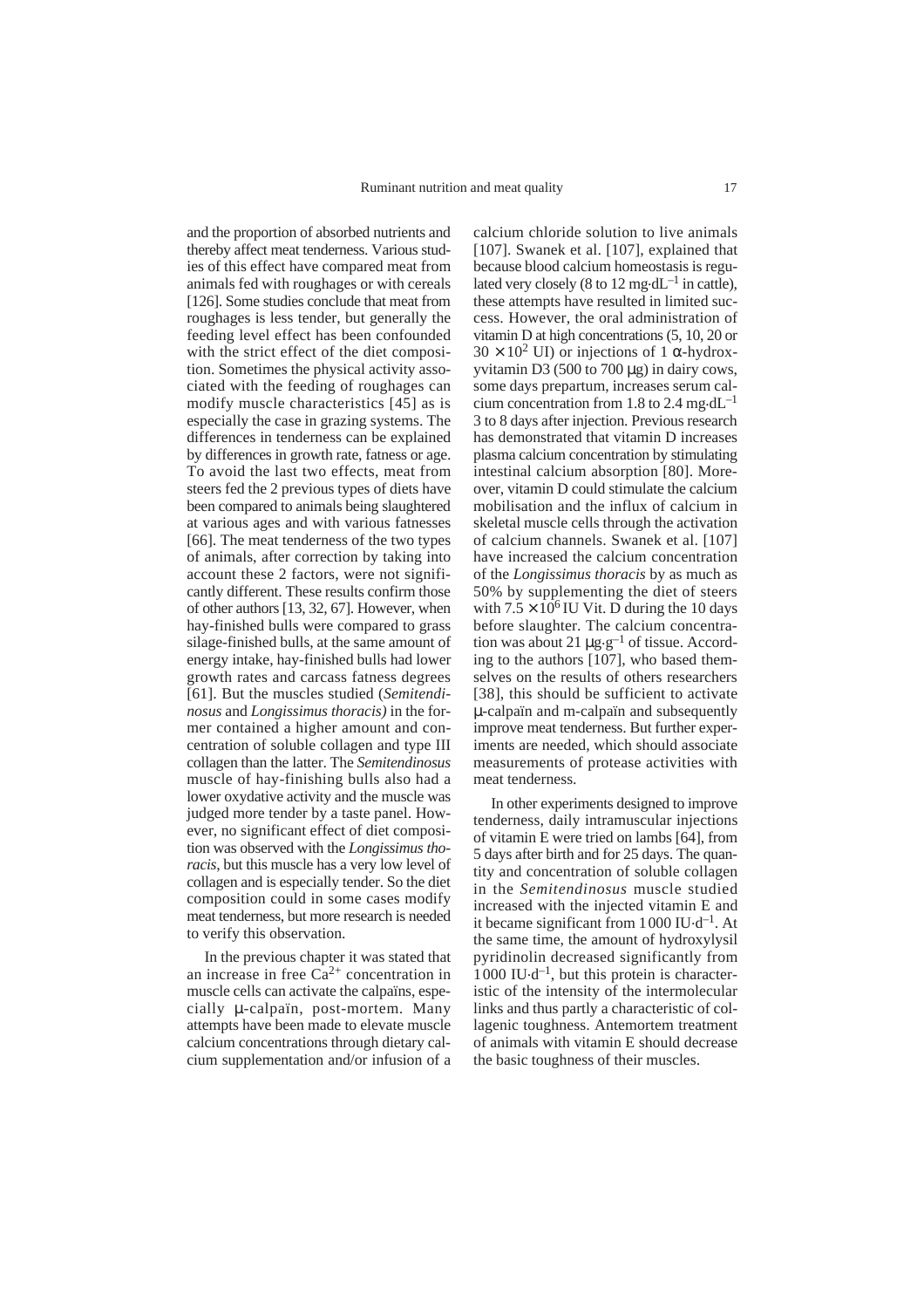## *5.2.5.* β*-adrenergic agonists (clenbuterol, cimaterol, zilpaterol...)*

These molecules have been used for fifteen years to promote the growth rate of meat animals [73, 118]. Their oral administration from 0.05 to 0.20 mg per day and per kg live-weight to cattle and sheep, effectively induces a significant enlargement of muscle mass and reduction of fatty tissues and offals. Considering the very great number of physiological functions controlled by these molecules, it can be suggested that the mechanisms set in action are various. They can include direct action on protein synthesis and proteolysis via specific receptors, stimulation of blood flux for the benefit of muscles, effect on hormone production (insulin, thyroid hormones, etc.) and direct action on the nervous system which controls food intake [73]. The intake of these β-adrenergic agonists also produces a modification of biological characteristics of muscles: in particular, a decrease in collagen content and an increase in its solubility, a reduction of the calpaïn/calpastatin ratio, a slowing down of the tenderness rate of meat, and an increase in tenderness (Geay et al. unpublished data). When the delivery of these molecules was stopped 7 days before slaughter, no residue was observed, but this did not modify the effect of these molecules on tenderness. However, their effect is muscle type dependent [9]: the increase in collagen solubility is higher in the muscles in which collagen content is more important. On the contrary, the increase of myofibrillar toughness is higher in muscles that are ordinarily tender.

## **5.3. Flavour**

Meat flavour will be modified by rearing animals using nutritional conditions which change fat content, and composition, or which change compounds involved in the Maillard reaction.

## *5.3.1. Effect of pH*

The appearance of flavour compounds depends on meat pH [25]. Indeed, a decrease in muscle glycogen content in lambs by stress before slaughter prevents the postmortem decrease in pH, and also induces a higher production rate of compounds produced by fatty acid oxidation, thereby inducing unpleasant flavour during meat cooking [127]. Furthermore, the higher water-holding capacity of dark cutting meat may also favour the development of unpleasant odours [22]. Thus, the nutritional conditions (already indicated in Sects. 4.1 and 4.2) which optimise muscle glycogen content would also optimise meat flavour.

#### *5.3.2. Nature of fatty acids*

Fats contribute to flavour by various means including their fatty acid composition, which determines the nature of compounds produced by oxidation during meat cooking. It is noteworthy that SFA, which resist to oxidation at low temperature unlike PUFA, are also degraded at high temperature. In this case, the hydroperoxides generated differ from those generated by autooxidation of fats at low temperature. The products of degradation of the former, generated during cooking, give a great number of volatile products, some of which, such as aldehydes, indirectly determine flavour by being involved in the Maillard reaction [94]. Furthermore, in ruminants, fats contribute to meat flavour by solubilising some compounds such as skatole or terpenoïdes already present in grass or generated during the ruminal digestion of chlorophyll, with some of these compounds being volatile during meat cooking. Moreover, some PUFA-rich fats are relatively unstable in raw meat and are sensitive to oxidation at low temperature. Oxidation products from these types of fat induce unpleasant flavours.

When ruminants are fed concentrate-rich diets (grains), a high proportion of C18:2n-6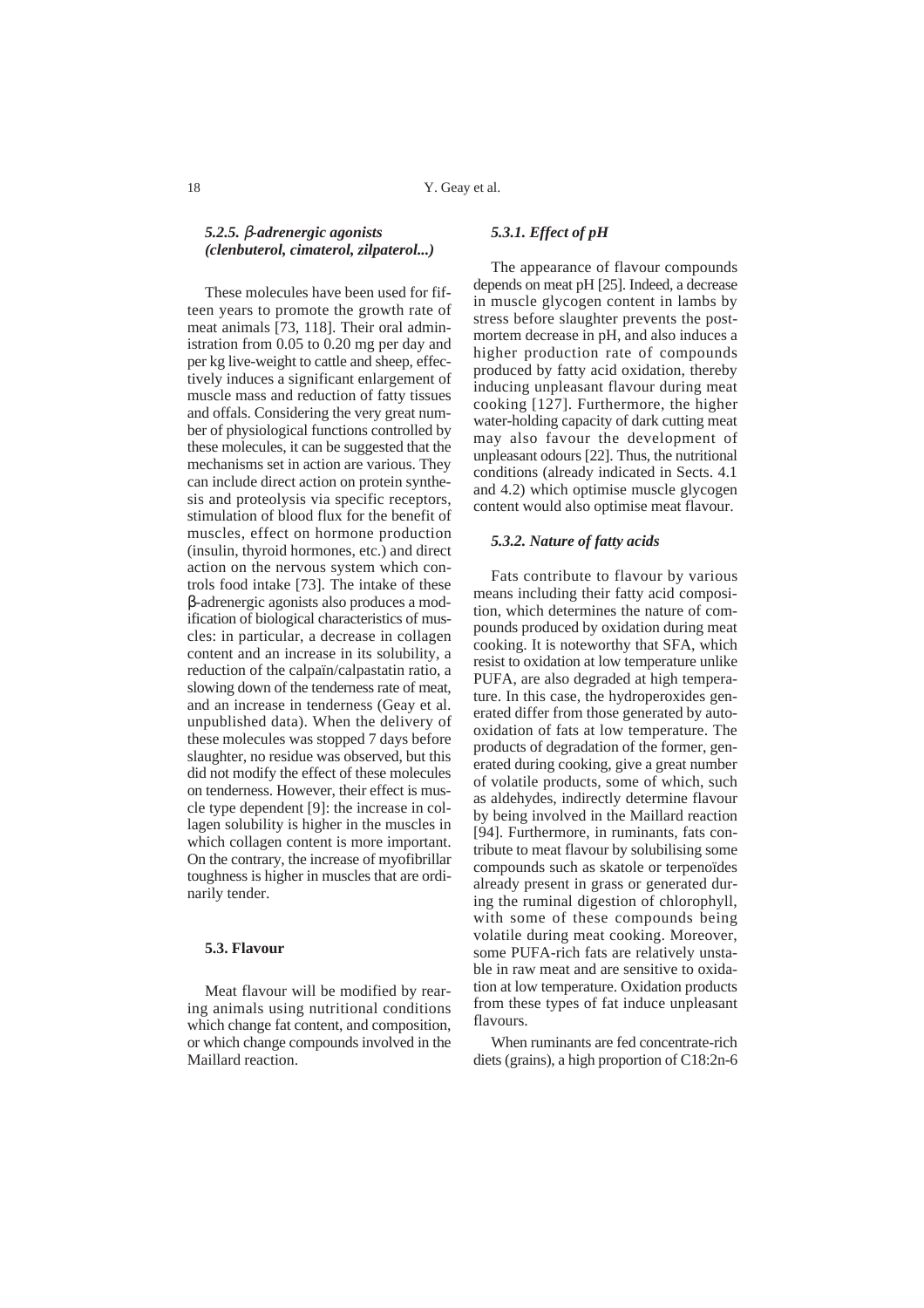escapes ruminant hydrogenation. Indeed, this fatty acid may be selectively taken up by bacteria fixed to the solid phase of the ruminant content [5]. It is thus protected from hydrogenation and thereby absorbed and deposited in tissues at the expense of SFA. With an increasing duration of feeding on grain-rich diets, the concentration of C18:3n-3 in muscle phospholipids is decreased and that of C18:2n-6 is increased. In addition, it has been shown that meat flavour of grassfed young bulls is changed when animals are then fed grain-rich diets [55]. The flavour identified as sweet when animals are out to pasture decreases at the expense of the typical flavour of steers. Furthermore, the products of fat degradation (such as aldehydes and cetones) are more apparent in the volatile fraction of meat from grass-fed young bulls than from grain-fed animals [56]. The terpenoids are also less abundant in meat from grain-fed bulls and their contents in meat are associated with various flavours. On the contrary, the increase of C18:2 content from 2 to 20 mg $\cdot$ 100 mg<sup>-1</sup> of total fatty acids in carcass fatty tissues markedly reduces flavour of meat in lambs in favour of an unknown flavour of sweet oil [89]. This result was obtained by feeding animals sunflower seeds protected against ruminal degradation for 6 weeks. The balance between n-6 and n-3 fatty acids in phospholipids would be important for the determination of meat flavour [25].

Furthermore, certain types of pasture can cause off-flavours in lambs. Indeed, rape pasture induces a foreign flavour similar to that of cabbage [72]. White clover pasture leads to a more intense flavour than that of lambs fed ryegrass. However, the composition of volatile products, which determines the flavour of lamb meat, has been studied to a limited extent. Some studies indicate that fats from lambs which have eaten wild white clover have a higher concentration of some volatile products (2,3-octanedione, shortchain fatty acids, medium-chain fatty acids, terpenoïdes) compared to fats of meat from grain-fed lambs. But, the former would have a lower content in γ-dodecalactone [72].

Flavour intensity increases with increasing age and duration of consumption of the diets. On sheep studied at various ages and reared on different pastures, the intensity of the typical flavour of sheep meat was increased with age and was correlated with fat contents of medium and branched-chain fatty acids (C7 to C10) and of 3-methyl indole (skatole) [101, 128].

#### *5.3.3. Auto-oxidation of fats at low temperature*

It is a major degradation process which induces meat rancidity and gives rise to compounds which could impair human health (cf. Sect. 2), as is the case for oxidation of cholesterol and especially of PUFA. The oxidative generation of rancidity is a two-step process [93]. In the first step, the lipolysis of phospholipids and triglycerides generates, through the action of various lipases, fatty acids which are sensitive to oxidation [34]. The second step involves the oxidative degradation of fatty acids which needs oxygen to occur and leads to the appearance of free radicals and various molecules (alcanes, cetones, acids, alcohols or aldehydes) which are responsible for the flavour degradation. Phospholipids are the major substrates of lipolysis and oxidation. Through the action of lipases, phospholipids liberate PUFA which are very sensitive to oxidation [34]. The oxidation rate of cholesterol depends, at least in part, on the intracellular concentration of antioxidants (natural or synthetic) and on the unsaturation index of fatty acids. The presence of metal ions,  $(Fe^{3+}, Cu^{2+})$  and oxidation of Mb are important factors which promote the formation of lipid oxidation [25]. As indicated earlier, Mb oxidation occurs before muscle fat oxidation and plays a catalytic role in the process of the oxidative generation of rancidity. Supplementation of animals with vitamin E increases α-tocopherol concentration in cellular membranes, and especially in mitochondria and microsomal membranes, which thereby significantly decreases the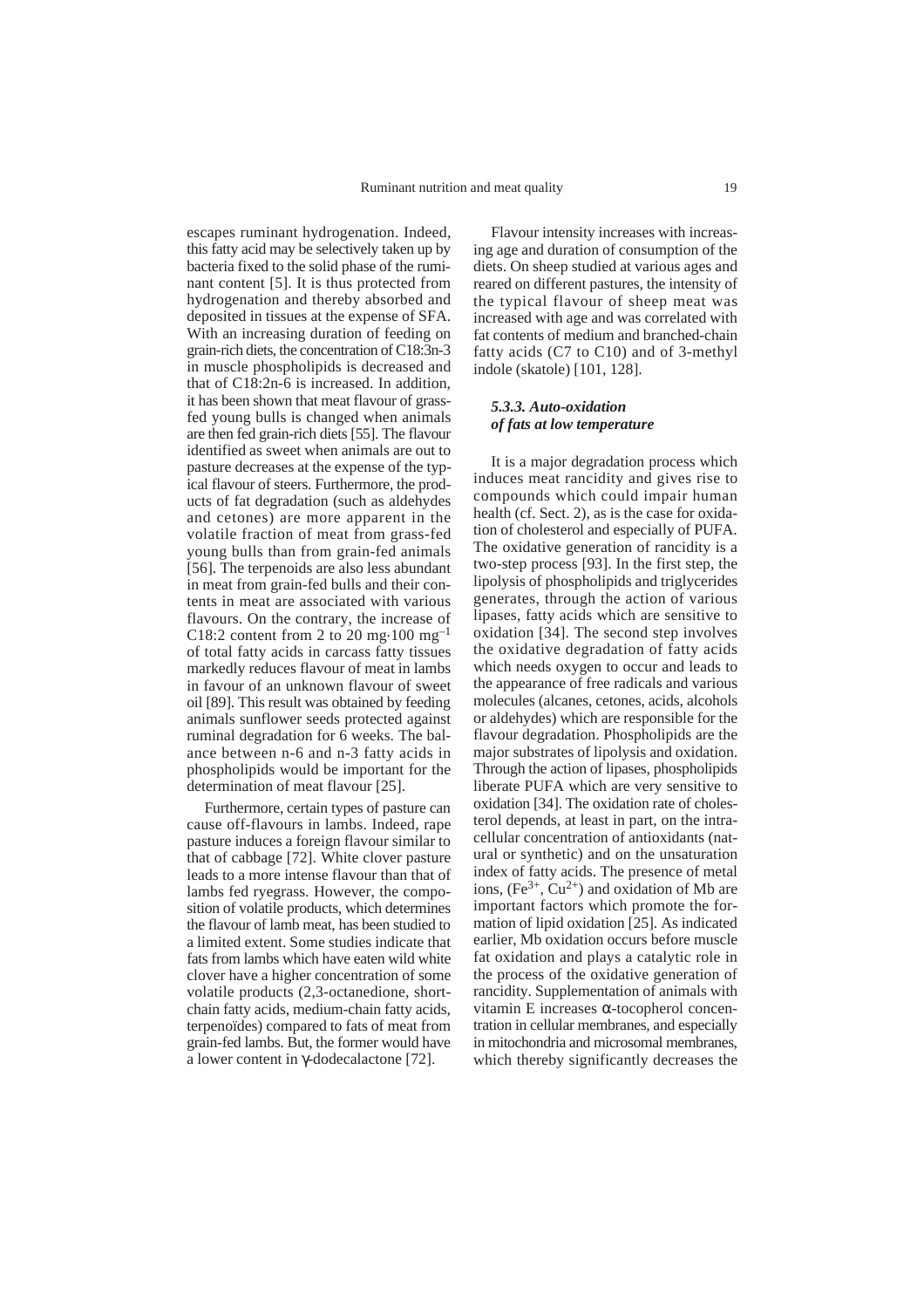susceptibility of phospholipids to auto-oxidation. Vitamin E acts as an antioxidant by giving a hydrogen atom to a free radical, which gives rise to a stable  $\alpha$ -tocopherol radical. Many studies have demonstrated the advantages of such a supplementation to reduce fat rancidity in fresh meat and to increase its duration of conservation.

It is noteworthy that α-tocopherol protects the structural and functional integrity of membranes by decreasing oxidation of their phospholipids. Thus, α-tocopherol reduces water loss of meat by decreasing loss of cytoplasmic water [76].

## **5.4. Juiciness**

This sensorial quality trait has not been studied as much as the others. This may be explained in part by the fact that this trait is less important for beef meat than tenderness and colour, according to consumers. Furthermore, it is a trait difficult to measure instrumentally and it is thus only estimated by sensory test panels which are expensive and time consuming. The methods used to prepare samples (muscle choice, cooking method, temperature, etc.) differ a lot among research groups. The choice of muscles seems especially important. Finally, no study has tried to induce variation of juiciness without modification of the other sensorial quality traits, but, the latter interfere with juiciness [120].

For some authors the nature of the diet does not influence juiciness. Indeed, no significant difference in juiciness has been observed between grass-fed and grain-fed young bulls despite differences in carcass fatness and meat tenderness [114]. Similarly, no significant difference has been observed in juiciness of meats of young bulls fed either an alfalfa silage-diet or a concentrate-diet indoors [66]. However, meat from the *Longissimus thoracis* and *Semitendinosus* muscles of young bulls fattened with hay is more juicy than meat from muscles of young bulls fed grass silage [61].

Although an increase in feeding level was shown to increase muscle fat content and meat tenderness [75], there was no significant differences in juiciness. Similarly, Seideman and Crouse [105] who induced changes in fiber types and diameters by variations in feeding level, did not observe any relationships between fiber characteristics and juiciness. However, Dikeman et al. [20] and Keane et al. [53] pointed out a positive relationship between juiciness (and tenderness) and muscle fat content. In the latter study, the higher fat content was due to higher carcass weight, and not to an increased feeding level. Similarly, an increasing protein intake with a similar energy intake induces an increase in muscle gain, a lower muscle fat content and a slow reduction of meat juiciness [10].

The possibilities to modify meat juiciness by nutritional means are still a matter of debate and some complementary studies are thus necessary before recommending a nutritional strategy to control juiciness.

### **6. CONCLUSION**

Meat from ruminants is a major source of essential nutrients (amino acids, iron, zinc and vitamins from the B group). Due to the diversity of breeding systems and pieces offered in butcheries, meat from ruminants is characterised by great variations in fats, quantitatively and qualitatively. Some of these fats, such as CLA, could be beneficial to human health.

Some saturated (C14:0 and C16:0) and monounsaturated trans fatty acids are not recommended for human consumption and it is possible to reduce their concentrations in meats by increasing the proportions of polyunsaturated fatty acids absorbed by the animals from their diets. To achieve this goal, fatty acids must be protected against hydrogenation in the rumen. Dietary intake by the animals of PUFA from the n-3 series, and especially from the n-6 series, favour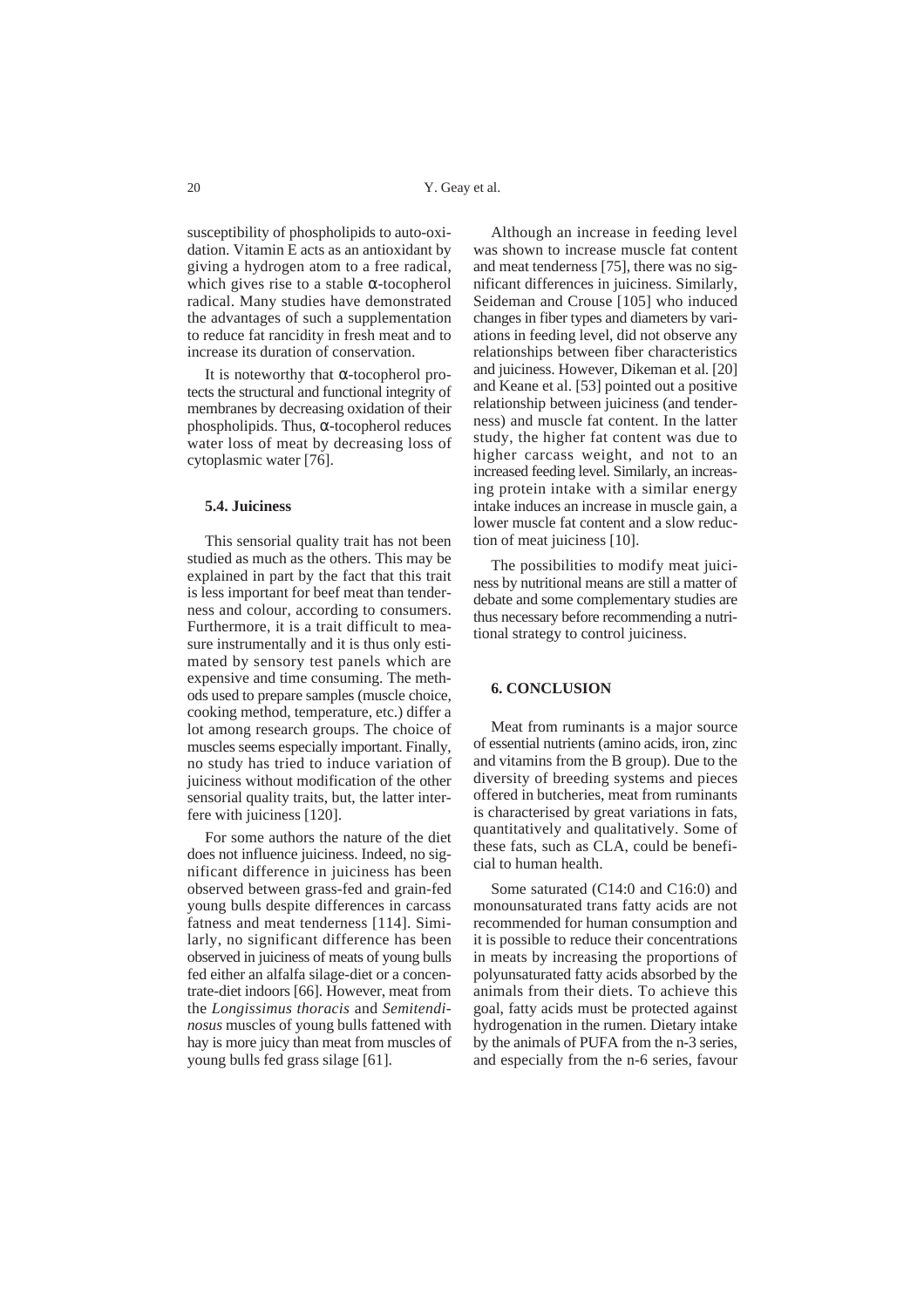the production of CLA by the rumen bacteria. This point is important since the role of CLA in the prevention of specific cancers and in the treatment of obesity has been demonstrated in animal models and, at least partly, in humans.

Meat, especially from ruminants, remains an attractive type of food, especially because of its sensorial quality traits: colour, tenderness, flavour and juiciness. Many complex mechanisms are involved in the development of the biological and physicochemical determinants of these quality traits. These mechanisms are becoming better known due to progress in scientific research. They concern the metabolic and physicochemical characteristics of muscles at slaughter, and the technological conditions of slaughtering and transformation.

However, muscle characteristics at slaughter depend not only on animal type (breed, sex, age), but also on animal breeding conditions, especially the nature and the level of dietary intake and this is the reason why a high dietary intake is necessary. Proper feeding helps muscle fibres to keep high energetic stores as well as metabolic and contractile properties which favour to a high maturation rate of meat. Furthermore, this increases muscle fat content thereby increasing meat flavour. Meat also becomes red and bright as preferred by consumers. The positive consequences of high dietary intake on tenderness are stronger when animals are subject to compensatory growth after a period of undernutrition.

The nature of the diet may modify tenderness in some cases. In addition, it has greater influences on colour stability and flavour, especially by providing some specific fatty acids, antioxidants (vitamin E) and fat-soluble compounds (terpenoids).

The main effects of breeding conditions on meat quality traits may be cancelled in part or in totality (or at least under-estimated) by uncontrolled conditions of slaughtering or meat transformation which can contribute to the high variation in raw meat

quality. However, recent progress in slaughter and storage by the meat industry suggests that breeding factors will become the major causes of inconsistency in meat quality. Research is thus required to obtain better knowledge of the biological mechanisms which control the in vivo elaboration of muscle characteristics, the ultimate objective being to control these mechanisms since they partly determine meat quality traits.

#### **ACKNOWLEDGEMENTS**

The authors thank Richard Taylor for help in English language translation.

#### **REFERENCES**

- [1] Allingham P.G., Harper G.S., Hunter R.A., Effect of growth path on the tenderness of the *semitendinosus* muscle of Brahman-cross steers, Meat Sci. 48 (1998) 65–73.
- [2] Ashes J.R., Siebert B.D., Gulati S.K., Cuthbertson A.Z., Scott T.W., Incorporation of n-3 fatty acids of fish oil into tissue and serum lipids of ruminants, Lipids 27 (1992) 629–631.
- [3] Ashmore C.R., Parker W., Doerr L., Respiration of mitochondria isolated from dark-cutting beef: Post-mortem changes, J. Anim. Sci. 34 (1972) 46–54.
- [4] Bauchart D., Vérité R., Rémond B., Long-chain fatty acid digestion in lactating cows fed fresh grass from spring to autumn, Can J. Anim. Sci. 64 (1984) 330–331.
- [5] Bauchart D., Legay-Carmier F., Doreau M., Gaillard B., Lipid metabolism of liquid-associated and solid adherent bacteria in rumen contents of dairy cows offered lipid-supplemented diets, Br. J. Nutr. 63 (1990) 563–578.
- [6] Bauchart D., Gruffat D., Durand D., Lipid absorption and hepatic metabolism in ruminants, Proc. Nutr. Soc. 55 (1996) 39–47.
- [7] Bauchart D., Ortigues I., Hocquette J.F., Gruffat D., Durand D., Energy and fat metabolism of the liver, the digestive tract and muscles: transport, processing, energy consumption, fixation by tissues, in: The French Federation of Veal Producers (Ed.), Veal, Perspectives to the year 2000, Proceedings of the International Symposium, Le Mans, Presse de Jouve, 1996, pp. 255–290.
- [8] Bayard C.C., Wolff R.L., Analysis of *trans*-18:1 isomer content and profile in edible refined beef tallow, J. Am. Oil Chem. Soc. 73 (1996) 531–533.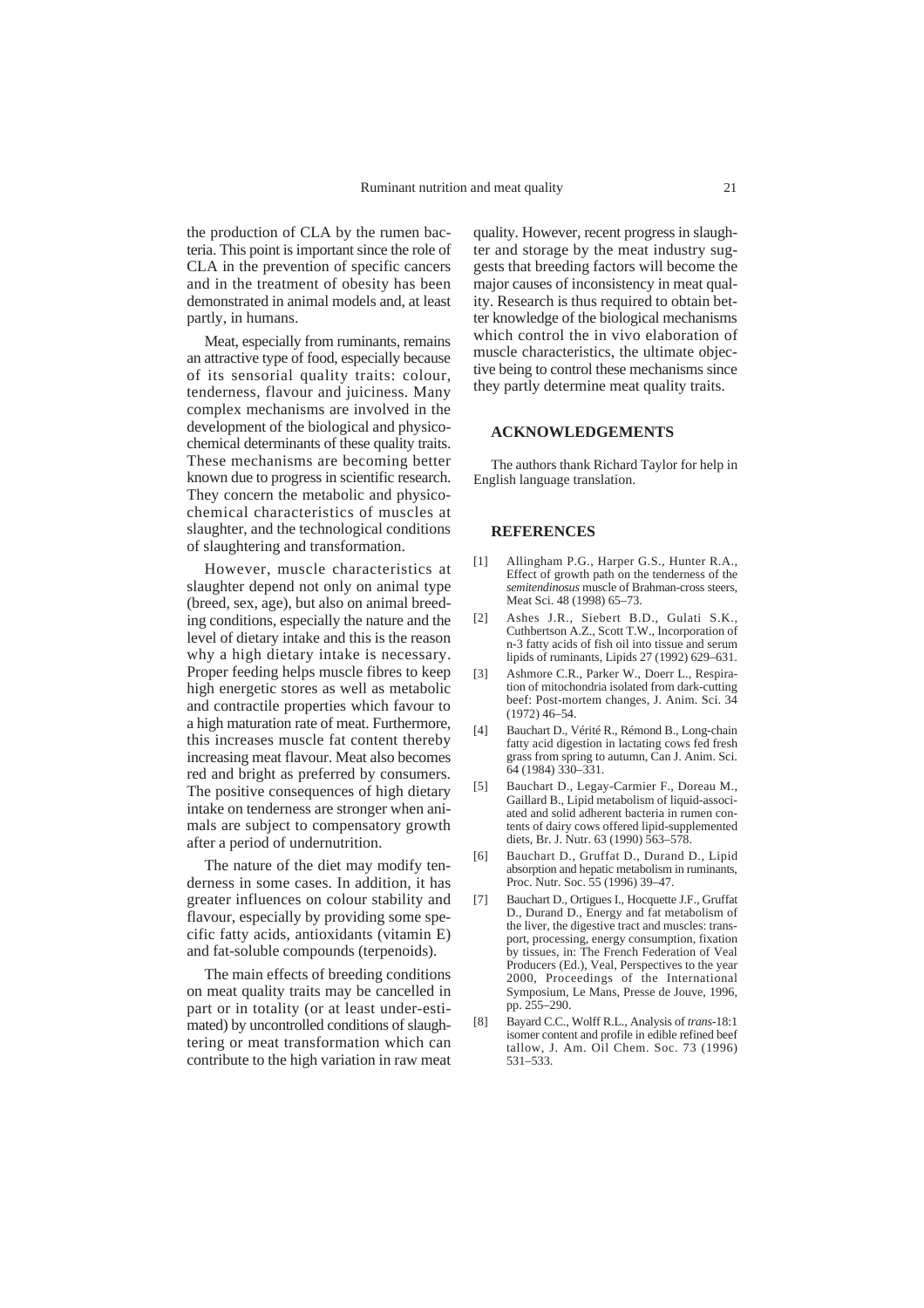- [9] Berge Ph., Culioli J., Ouali A., Parat M.F., Performance, muscle composition and meat texture in veal calves administered a β-agonist (clenbuterol), Meat Sci. 33 (1993) 191–206.
- [10] Berge P., Culioli J., Renerre M., Touraille C., Micol D., Geay Y., Effect of feed protein on carcass composition and meat quality in steers, Meat Sci. 35 (1993) 79-92.
- [11] Browning M.A., Huffman D.L., Egbert W.R., Jungst S.B., Physical and compositional characteristics of beef carcasses selected for leanness, J. Food Sci. 55 (1990) 9–14.
- [12] Bruce H.L., Ball R.O., Mowat D.N., Effects of compensatory growth on protein metabolism and meat tenderness of beef steers, Can. J. Anim. Sci. 71 (1991) 659–668.
- [13] Buchanan-Smith J.G., Gullett E.A., Clark E.A., Beef quality as affected by growing cattle on pasture or alfa silage and by feeding grain prior to slaughter, Can. J. Anim. Sci. 71 (1991) 1281.
- [14] Centre d'Information des Viandes (CIV), Valeurs nutritionnelles des viandes, Analyses réalisées par la Société Scientifique d'Hygiène Alimentaire, CIV, 64 rue Taitbout, 75009 Paris, 1996.
- [15] Chilliard Y., Chardigny J.M., Chabrot J., Ollier A., Sebedio J.L., Doreau M., Effects of ruminal or postruminal fish oil supply on conjugated linoleic acid (CLA) content of cow milk fat, Proc. Nutr. Soc. A 58 (1999) 70.
- [16] Chin S.F., Liu W., Storks J.M., Ha N.Y., Pariza M.W., Dietary sources of conjugated dienoic isomers of linoleic acid, a newly recognized class of anticarcinogens, J. Food Comp. Anal. 5 (1992) 185–197.
- [17] Cornforth D., Color-its basis and importance, in: Pearson A.M., Dutson T.R. (Eds.), Quality Attributes and their Measurement in Meat, Poultry and Fish Products, Adv. Meat Res. 9, 1994, pp. 34–78.
- [18] De Lorgeril M., Renaud S., Mamelle N., Mediterranean alpha linolenic acid-rich diet in secondary prevention of coronary heart disease, Lancet 343 (1994) 1454–1459.
- [19] Demeyer D., Doreau M., Targets and procedures for altering ruminant meat and milk lipids, Proc. Nutr. Soc. 58 (1999) 1–15.
- [20] Dikeman M.E., Redy G.B., Arthaud V.H., Tuma H.J., Koch R.M., Mandigo R.W., Axe J.B., *Longissimus* muscle quality, palatability and connective tissue histological characteristics of bulls and steers fed different energy levels and slaughtered at four ages, J. Anim. Sci. 63 (1986)  $92 - 101$ .
- [21] Dransfield E., Tenderness of meat, poultry and fish, in: Pearsonand A.M., Dutson T.R. (Eds.), Quality attributes and their measurement in meat, poultry and fish products, Blackie Academic and Professional, London, 1994, pp. 289–315.
- [22] Dransfield E., Nute G.R., Mottram D.S., Rowan T.G., Lawrence T.L.J., Pork quality from pigs fed on low glucosinate rapeseed meal: influence of level in the diet, sex and ultimate pH, J. Sci. Food Agric. 36 (1985) 546–556.
- [23] Enser M., Hallett K.G., Hewett B., Fursey G.A.J., Wood J.D., Harrington G., Fatty acid content and composition of UK beef and lamb muscle in relation to production system and implications for human nutrition, Meat Sci. 49 (1998) 329–341.
- [24] Enser M., Scollan N.D., Choi N.J., Kurt E., Hallett K., Wood J.D., Effect of dietary lipid on the content of conjugated linoleic acid in beef muscle, J. Anim. Sci. 69 (1999) 143–146.
- [25] Farmer L.J., The role of nutrients in meat flavour formation, Proc. Nutr. Soc. 53 (1994) 327–333.
- [26] Farmer L.J., Mottram D.S., Whitfield F.B., Volatils compounds produced in maillard reactions involving cysteine, ribose and phospholipid, J. Sci. Food Agric. 49 (1989) 347–368.
- [27] Fauconneau G., Aspects nutritionnels de la consommation des viandes. Perspectives d'avenir, Viandes Prod. Carnés. 18 (1997) 79–83.
- [28] Faustman C., Cassens R.G., Schaefer D.M., Buege D.R., Williams S.N., Scheller K.K., Improvement of pigment and lipid stability in Holstein steer beef by dietary supplementation with vitamin E, J. Food Sci. 54 (1989) 858–862.
- [29] Favier J.C., Ireland-Ripert J., Toque C., Feinberg M., Répertoire Général des Aliments. Tables de composition, INRA Éditions, 1995, 879 p.
- [30] Fishell V.K., Aberely E.D., Judge M.D., Perry T.W., Palatability and muscle properties of beef as influenced by preslaughter growth rate, J. Anim. Sci. 61 (1985.) 151–157.
- [31] Flachowsky G., Richter G.H., Wendemuth M., Möckel P., Graf H., Jahreis G., Lübbe F., Influence of rapeseed in beef cattle feeding on fatty acid composition, vitamine E concentration and oxidative stability of body fat, Zeischrift ErnÄhrungswissenschaft. 33 (1994) 277–285.
- [32] Fortin A., Veira D.M., Froehlich D.A., Butler G., Proulx J.G., Carcass characteristics and sensory properties of hereford  $\times$  Shorthorn bulls and steers fed different levels of grass silage and high moisture barley, J. Anim. Sci. 60 (1985) 1403–1411.
- [33] Fostier B., Reduction of DFD carcass percentage by supply of Sorbitol before slaughtering, Proc. 38th, ICoMST, Clermont-Ferrand, 1992.
- [34] Gandemer G., Lipids and meat quality. Lypolysis oxidation and flavour, Proc. 44th, ICoMST, Barcelona, 1998, pp. 106–119.
- [35] Geay Y., Robelin J., Beranger C., Influence du niveau alimentaire sur le gain de poids vif et la composition de la carcasse de taurillons de différentes races, Ann. Zootech. 25 (1976) 287–298.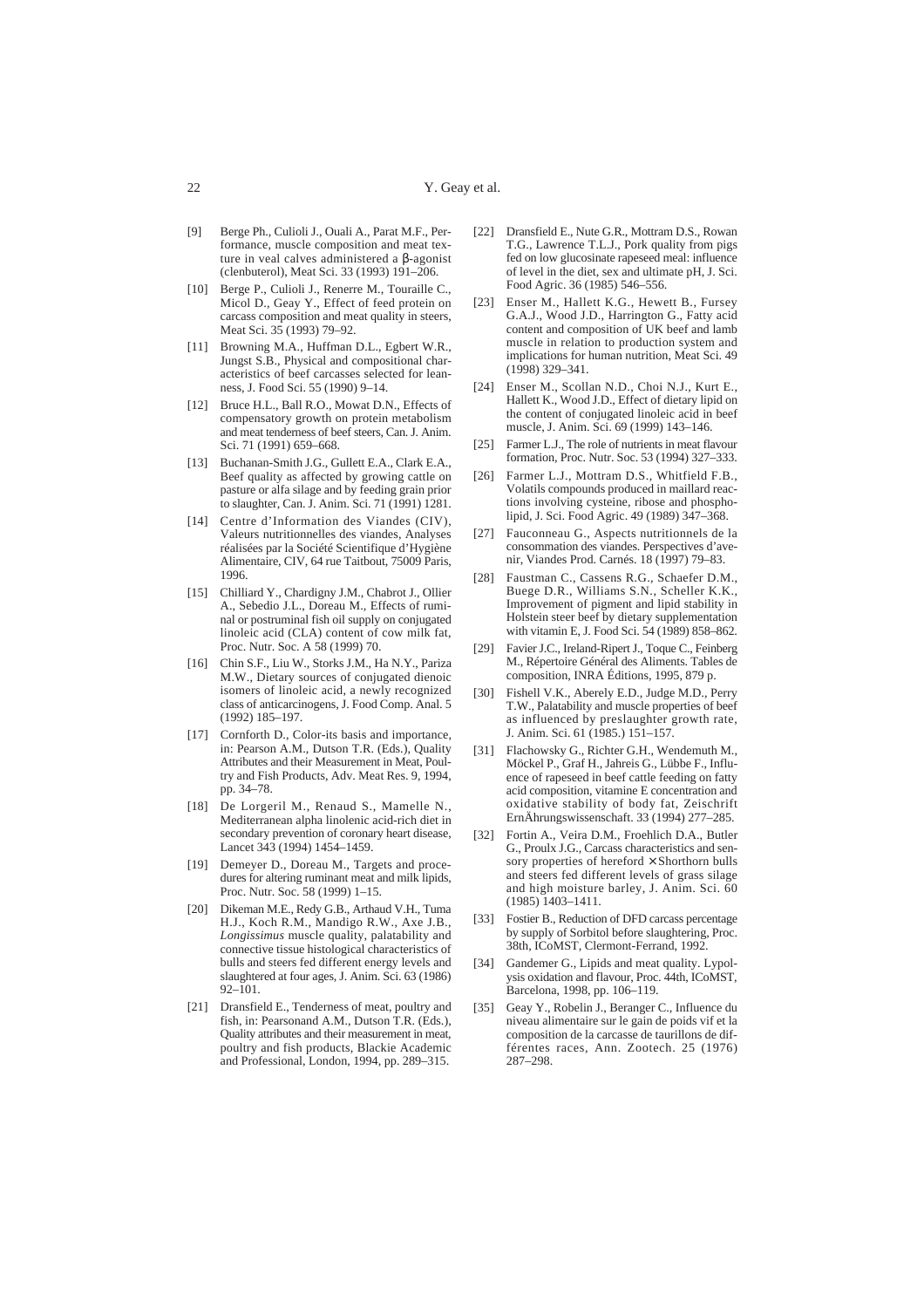- [36] Geay Y., Robelin J., Variation of meat production capacity in cattle due to genotype and level of feeding, Genotype-nutrition interaction, Livest. Prod. Sci. 6 (1979) 263–276.
- [37] Geay Y., Picard B., Renand G., Variability in muscle fibre types during muscle development, effect of some hormones, muscles type and genotype, EAAP, 48th Annual Meeting, Vienna, Austria, 1997.
- [38] Goll D.E., Edmunds T., Kleese W.C., Sathe S.K., Shannon J.D., Properties of the Ca-dependent proteinase, in: Khairallah E.A. (Ed.), Intracellular Protein Catabolism, Alan R. Liss, New York, 1985, pp. 141–182.
- [39] Grosch W., Zeiler-Hilgart G., Cerny C., Guth H., Studies on the formation of odorants contributing to meat flavours, in: Schreider P., Winterhalter P. (Eds.), Progress in flavour precursor studies, Carol Stream, IL: Allured Publishing Company, 1993, pp. 329–342.
- [40] Ha Y.L., Grimm N.K., Pariza M.W., Newly recognized anticarcinogenic fatty acids: identification and quantification in natural and processed cheeses, J. Agric. Food Chem. 37 (1989) 75-81.
- [41] Haurez P., Intérêt d'une distribution de lactosérum en bouverie pour la prévention des viandes à pH élevé, Viandes Prod. Carnés. 9 (1988).
- [42] Hedrick H.B., Preventive treatments during the preslaughter period, in: Hood D.E., Tarrant P.V. (Eds.), The Problem of Dark-Cutting in Beefs, Martinus Nijhoff, Hague, The Netherlands, 1981, pp. 213–228.
- [43] Hocquette J.F., Bauchart D., Intestinal absorption, blood transport and hepatic and muscle metabolism of fatty acids in preruminant and ruminant animals, Reprod. Nutr. Dev. 39 (1999) 27–48.
- [44] Hocquette J.F., Picard B., Fernandez X., Le métabolisme énergétique musculaire au cours de la croissance et après abattage de l'animal, 7es Journées des Chercheurs en Viande, 9–10 Octobre 1996, Clermont-Ferrand, Viandes Prod. Carnés. 17 (1996) 217–230.
- [45] Hocquette J.F., Ortigues-Marty I., Pethick D., Herpin P., Fernandez X., Nutritional and hormonal regulation of energy metabolism in skeletal muscles of meat-producing animals, Livest. Prod. Sci. 56 (1998) 115–143.
- [46] Hocquette J.F., Ortigues-Marty I., Vermorel M., Nutritional regulation of energy metabolism in growing ruminants, in: Blum J.W., Elsasser T., Guilloteau P. (Eds.), Proceedings of the Symposium on Growth in Ruminants: Basic Aspects, Theory and Practice for the Future, University of Berne, Switzerland, 1998, pp. 76–85.
- [47] Hornick J.L., van Eenaeme C., Clinquart A., Diez M., Istasse L., Different periods of feed restriction before compensatory growth in Belgian Blue Bulls: animal performance, nitrogen

balance, meat characteristics, and fat composition, J. Anim. Sci. 76 (1998) 249–259.

- [48] Huerta-Leidenz N.O., Cross H.R., Savell J.W., Lunt D.K., Baker J.F., Pelton L.S., Smith S.B., Comparison of the fatty acid composition of subcutaneous adipose tissue from mature Brahman and Hereford cows, J. Anim. Sci. 71 (1993) 625–630.
- [49] Jarrige R., Alimentation des bovins, ovins et caprins, INRA Ed., 1988.
- [50] Ip C., Banni S., Mammary cancer prevention by conjugated linoleic acid (CLA), Chem. Phys. Lipids 101 (1999) 145.
- [51] Jiang S.-T., Contribution of muscle protéinases to meat tenderization, Proceedings of the National Science Council, ROC, Part B: Life Sci. 22 (1998) 97–107.
- [52] Kawai H., Nishino H., Nishida Y., Masuka K., Saito S., Localization of myoglobin in human muscle cells by immunoelectron microscopy, Muscle Nerve. 10 (1987) 144–149.
- [53] Keane M.G., Allen P., Effects of production system intensity on performance, carcass composition and meat quality of beef cattle, Livest. Prod. Sci. 56 (1998) 203–214.
- [54] Koomaraie M., Whipple G., Kretchmar D.H., Crouse J.D., Mersmannn H.J., Postmortem proteolysis in *Longissimus* muscle from beef, lamb, and pork carcasses, J. Anim. Sci. 69 (1991) 617–624.
- [55] Larick D.K., Turner B.E., Influence of finishing diet on the phospholipid composition and fatty acid profile of individual phospholipids in lean muscles of beef cattle, J. Anim. Sci. 67 (1989) 2282–2293.
- [56] Larick D.K., Hedrick H.B., Bailey M.E., Williams J.E., Hancock D.L., Garner G.B., Morrow R.E., Flavour constituents of beef as influenced by forage and grain feeding, J. Food Sci. 52 (1987) 245–251.
- [57] Lawless F., Murphy J.J., Kiellmer G., Conolly J.F., Devery R., Aherne S., O'Shea M., Stanton C., Effect of diet on bovine milkfat conjugated linoleic acid content, Irish J. Agric. Food Res. 35 (1996) 208.
- [58] Lawless F., Murphy J.J., Fidgerald S., O'Donovan M., Gowen N., Devery R., Stanton C., Milk fat CLA content as enhanced by dietary supplementation with pulp "n" brew and as affected by intake of different rye grass cultivars, Chem. Phys. Lipids. 101 (1999) 153.
- [59] Lawrie R.A., in: Johnston D.E., Knight M.K., Ledward D.A. (Eds.), The Chemistry of Muscle-Based Foods, The Royal Society of Chemistry, Cambridge, 1992, p. 43.
- [60] Listrat A., Picard B., Geay Y., Age-related changes and location of types I, III and IV collagens during skeletal muscle development of double-muscled and normal bovine foetuses, J. Muscle Res. Cell Motil. 18 (1997) 1–14.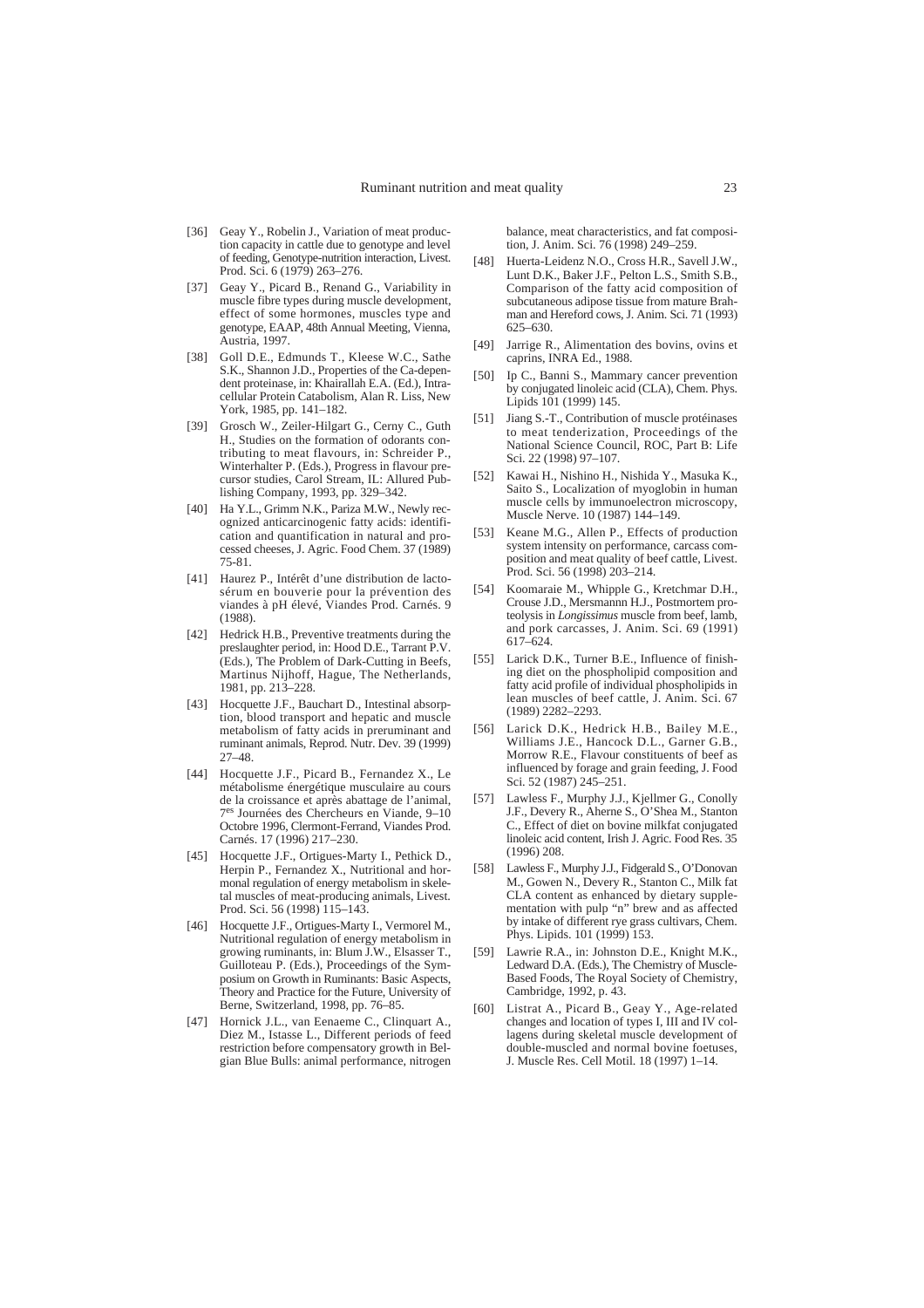- [61] Listrat A., Rakadjiyski N., Jurie C., Picard B., Touraille C., Geay Y., Effect of the type of diet on muscle characteristics and meat palatability of growing Salers bulls, Meat Sci. 53 (1999)  $115 - 124$ .
- [62] Liu Q., Lanari M.C., Schaefer D.M., A review of dietary vitamin E supplementation for improvement of beef quality, J. Anim. Sci. 73 (1995) 3131–3140.
- [63] Lynch M.P., Kerry J.P., Buckley D.J., Faustman C., Morrissey P.A., Effect of dietary vitamin E supplementation on the colour and lipid stability of fresh, frozen and vacuum-packaged beef, Meat Sci. 52 (1999) 95–99.
- [64] Maiorano G., Manchisi A., Salvatori G., Filetti F., Oriani G., Influence of multiple injections of vitamin E on intramuscular collagen and bone characteristics in suckling lambs, J. Anim. Sci. 77 (1999) 2452–2457.
- [65] Mandell I.B., Buchanan-Smith J.G., Holub B.J., Campbell C.P., Effects of fish meal in beef cattle diets on growth performance, carcass characteristics and fatty acid composition of *longissimus* muscle, J. Anim. Sci. 75 (1997) 910–919.
- [66] Mandell I.B., Buchanan-Smith J.G., Campell C.P., Effects of forage vs. grain feeding on carcass characteristics, fatty acid composition and beef quality in Limousin-cross steers when time on feed is controlled, J. Anim. Sci. 76 (1998) 2619–2630.
- [67] McCaughey W.P., Cliplef R.L., Carcass and organoleptic characteristics of meat from steers grazed on alfalfa/grass pastures and finished on grain, Can. J. Anim. Sci. (1996) 149–152.
- [68] McCormick R.J., The flexibility of the collagen compartment of muscle, Meat Sci. 36 (1994) 79–91.
- [69] McDonagh M.B., Fernandez C., Oddy V.H., Hind-limb protein metabolism and calpain system activity influence post-mortem change in meat quality in lamb, Meat Sci. 52 (1999) 9–18.
- [70] McDowell L.R., Williams S.N., Hidiroglou N., Njeru C.A., Hill G.M., Ochoa L., Wilkinson N.S., Vitamine E supplementation for the ruminant, Anim. Feed Sci. Techn. 60 (1996) 273–296.
- [71] McVeigh J.M., Tarrant P.V., Glycogen contents and repletion rates in beef muscle, effect of feeding and fasting, J. Nutr. 112 (1982) 1306–1314.
- [72] Melton S.L., Effects of feed on flavour of red meat: a review, J. Anim. Sci. 68 (1990) 4421–4435.
- [73] Mersmann H.J., Overview of the effects of β-adrenergic receptor agonists on animal growth including mechanisms of action, J. Anim. Sci. 76 (1998) 160–172.
- [74] Meyer B., Thomas J., Buckley R., Cole J.W., The quality of grain-finished and grass-finished beef as affected by ripening, Food Techn. 14  $(1960)$  4-7.
- [75] Miller R.K., Cross H.R., Crouse J.D., Tatum J.D., The influence of diet and time on feed on carcass traits and quality, Meat Sci. 19 (1987) 303–313.
- [76] Monahan F.J., Buckley D.J., Gray J.I., Morrissey P.A, Asghar A., Hanrahan T.J., Lynch P.B., Effect of dietary vitamin E on the stability of raw and cooked pork, Meat Sci. 27 (1990) 99–108.
- [77] Monahan F.J., Asghar A., Gray J.I., Buckley D.J., Effect of oxidized dietary lipid and vitamin E on the colour stability of pork chops, Meat Sci. 37 (1994) 207–215.
- [78] Monin G., Facteurs biologiques des qualités de la viande bovine, INRA Prod. Anim. 4 (1991) 151–160.
- [79] Morton J.D., Bickerstaffe R., Kent M.P., Dransfield E., Keeley G.M., Calpain-calpastatin and toughness in M. *longissimus* from electrically stimulated lamb and beef carcasses, Meat Sci. 52 (1999) 71–79.
- Nicolaysen R., Studies upon the mode of action of vitamin DIII. The influence of vitamin D on the absorption of calcium and phosphorous in the rat, Biochem. J. 31 (1937) 122–129.
- [81] Nishimura T., Hattori A., Takahashi K., Structural changes in intramuscular connective tissue during the fattening of Japanese Black cattle: effect of marbling on beef tenderization, J. Anim. Sci. 77 (1999) 93–104.
- [82] Nürnberg K., Ender K., Grumbach S., Papstein H.J., Nürnberg G., Modification of fatty acid profile in muscle lipids of ruminants, J. Anim. Sci. 76 (1998) (Suppl. 1) S153.
- Nürnberg K., Ender B., Papstein H.J., Wegner J., Ender K., and G. Nürnberg, Effects of growth and breed on the fatty acid composition of the muscle lipids in cattle, Z. Lebens. Unters. Forsch. A 208 (1999) 332–335.
- [84] Oddy V.H., Lindsay D.B., Barker P.J., Northrop A.J., Effect of insulin on hind-limb and wholebody leucine and protein metabolism in fed and fasted lambs, Br. J. Nutr. 58 (1987) 437–452.
- [85] Okuyama H., Ikemoto A., Needs to modify the fatty acid composition of meats for human health, Proc. 45th ICoMST, Yokohama, Japan, II, 1999, pp. 638–640.
- [86] Ouali A., Meat tenderization: possible causes and mechanisms. A review, J. Muscle Foods 1 (1990) 129–165.
- [87] Ouali A., Talmant A., Calpains and calpastatin distribution in bovine, porcine and ovine skeletal muscles, Meat Sci. 28 (1990) 331–348.
- [88] Pariza M.W., Conjugated linoleic acid, lipid metabolism, and adipocytes, Chem. Phys. Lipids 101 (1999) 144–145.
- [89] Park R.J., Ford A.L., Ratcliffe D., Effect on meat flavour of period of feeding a protected lipid supplement to lambs, J. Food Sci. 40 (1975) 1217–1221.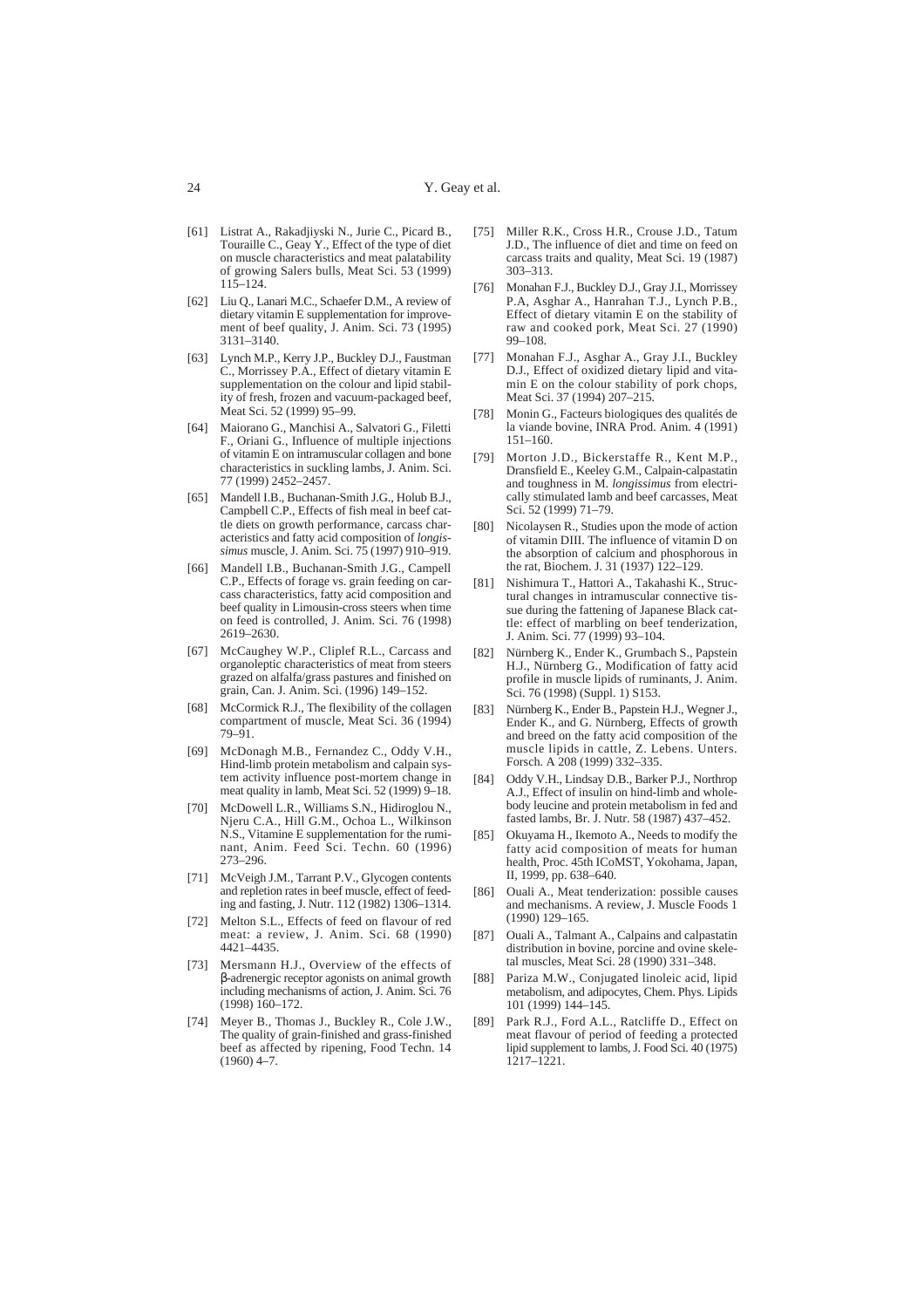- [90] Pethick D.W., Rowe J.B., The effect of nutrition and exercise on carcass parameters and the level of glycogen in skeletal muscle of merino sheep, Aust. J. Agric. Res. 47 (1996) 525–537.
- [91] Picard B., Robelin J., Geay Y., Influence of castration and postnatal energy restriction on the contractile and metabolic characteristics of bovine muscle, Ann. Zootech. 44 (1995) 347–357.
- [92] Prockop D.J., Hulmes J.S., Assembly of collagen fibrils de novo from soluble precursors: polymerization and copolymeryzation of procollagen, pN-collagen, and mutated collagen, in: Yurchenco P.D., Birk D.E., Mecham D.E. (Eds.), Extracellular matrix assembly and structure, Academic Press, 1994, pp. 47–49.
- [93] Raskin P., Clinquart A., Marche C., Istasse L., Vitamine E et qualité de viande, Ann. Méd. Vét. 141 (1997) 113–126.
- [94] Reineccius G., Flavor and aroma chemistry, in: Pearson A.M., Dutson T.R. (Eds.), Quality Attributes and their Measurement in Meat, Poultry and Fish Products, Advances in Meat Research 9 (1994) 184–201.
- [95] Renerre M., Influence de facteurs biologiques et technologiques sur la couleur de la viande bovine, Bull. Techn. C.R.Z.V. Theix INRA 65 (1986) 41–45.
- [96] Renerre M., Biochemical basis of fresh meat colour, 45th ICoMST, Yokohama, Japan 2 (1999) 344–352.
- [97] Renerre M., Labadie J., Fresh red meat packaging and meat quality, Review paper Proc. Intern. Congress on Meat Sci. Techn., 39th ICoMST, Calgary, AB, Canada 8 (1993) 361–389.
- [98] Rhee K.S., Ziprin Y.A., Ordonez G., Catalysis of lipid oxidation in raw and cooked beef by metmyoglobin- $H_2O_2$ , nonheme iron, and enzyme systems, J. Agric. Food Chem. 35 (1987) 1013–1017.
- [99] Robert N., Briand M., Taylor R., Briand Y., The effect of proteasome on myofibrillar structures in bovine skeletal muscle, Meat Sci. 51 (1999) 149–153.
- [100] Rompala R.E., Jones S.D.M., Changes in the solubility of bovine intramuscular collagen due to nutritional regime, Growth. 48 (1984) 466–472.
- [101] Rousset-Akrim S., Young O.A., Berdagué J.L., Diet and growth effects in panel assessment of sheepmeat odour and flavour, Meat Sci. 45 (1997) 169–181.
- [102] Rowe A., Macedo F.A.F., Visentainer J.V., Souza N.E., Matsushita M., Muscle composition and fatty acid profile in lambs fattened in drylot or pasture, Meat Sci. 51 (1999) 283–288.
- [103] S.C.E.E.S., Bilan d'approvisionnement agroalimentaire 1993-1998, Agreste, données chiffrées, Agriculture, n° 119, 1999.
- [104] Scott T.W, Ashes J.R., Dietary lipids for ruminants: protection, utilization and effects on remodelling of skeletal muscles phospholipids, Aust. J. Agric. Res. 44 (1993) 495–508.
- [105] Seideman S.C., Crouse J.D., The effects of sex condition, genotype and diet on bovine muscle fiber characteristics, Meat Sci. 17 (1986) 55–72.
- [106] Silva J.A., Patara L., Martins C., Influence of ultimate pH on bovine meat tenderness during ageing, Meat Sci. 52 (1999) 453–459.
- [107] Swanek S.S., Morgan. J.B., Owens F.N., Gill D.R., Strasia C.A., Dolezal H.G., Ray F.K., Vitamin D3 supplementation of beef steers increases *longissimus* tenderness, J. Anim. Sci. 77 (1999) 874–881.
- [108] Takahashi K., Mechanism of meat tenderization during post-mortem ageing: calcium theory, Proc. 45th ICoMST, Yokohama, Japan 1 (1999) 230–235.
- [109] Talmant A., Monin G., Briand Y., Dadet M., Briand Y., Activities of metabolic and contractile enzymes in 18 bovine muscles, Meat Sci. 18 (1986) 23–40.
- [110] Taylor D.G., Smith L.W., The influence of breed and type of feed on the cholesterol content of the longissimus dorsi of steers, Aust. J. Experim. Agric. 30 (1990) 797–799.
- [111] Touraille C., Qualités organoleptiques des viandes bovines et ovines, Premières Rencontres autour des Recherches sur les Ruminants, Ed. INRA-Institut de l'Élevage 1 (1994) 164–176.
- [112] Troy D.J., Enhancing the tenderness of beef, Research report, The National Food Centre, Dublin, Ireland, No. 11, 1999.
- [113] Vessby B., Smedman A., Conjugated linoleic acid (CLA) reduces the body fat content in humans, Chem. Phys. Lipids 101 (1999) 152.
- [114] Vestergaard M., Therkildsen M., Henckel P., Jensen L.R., Andersen H.R., Sejrsen K., Influence of feeding intensity, grazing and finishing feeding on meat and eating quality of young bulls and the relationship between muscle fibre characteristics, fibre fragmentation and meat tenderness, Meat Sci. 54 (2000) 187–196.
- [115] Vestergaard M., Oksbjerg N., Henckel P., Influence of feeding intensity, grazing and finishing feeding on muscle fibre characteristic and meat colour of *semitendinosus, longissimus and supraspinatus* muscles of young bulls, Meat Sci. 54 (2000) 177–186.
- [116] Watanabe A., Daly C.C., Devine C., The effects of the ultimate pH of meat on tenderness changes during ageing, Meat Sci. 42 (1996) 67–78.
- [117] Williams D.B., Vetter R.L., Burroughs W. Topel D.G., Effects of ration protein level and diethylstilbestrol implants on early-weaned beef bulls, J. Anim. Sci. 41 (1975) 1525–1531.
- [118] Williams P.E.V., The use of  $β$ -agonists as a means of altering body composition in Livestock species, Nutr. Abst. Rev. 57 (1987) 453–464.